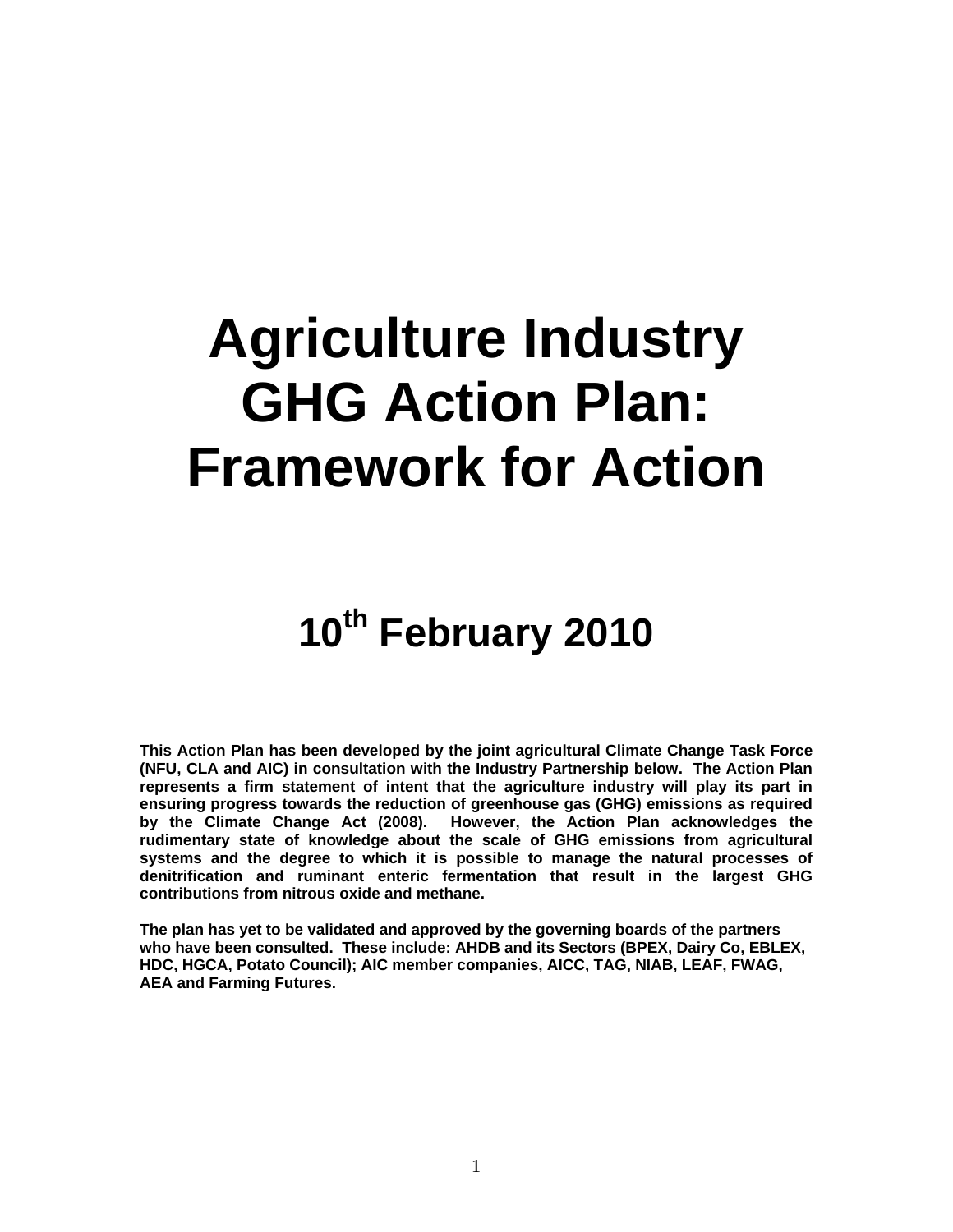# **CONTENTS**

| 4. Government's contribution to addressing gaps in communications  16            |  |
|----------------------------------------------------------------------------------|--|
|                                                                                  |  |
|                                                                                  |  |
|                                                                                  |  |
|                                                                                  |  |
|                                                                                  |  |
| Appendix 2: Examples of DEFRA datasets relevant to GHG Action Plan reporting  29 |  |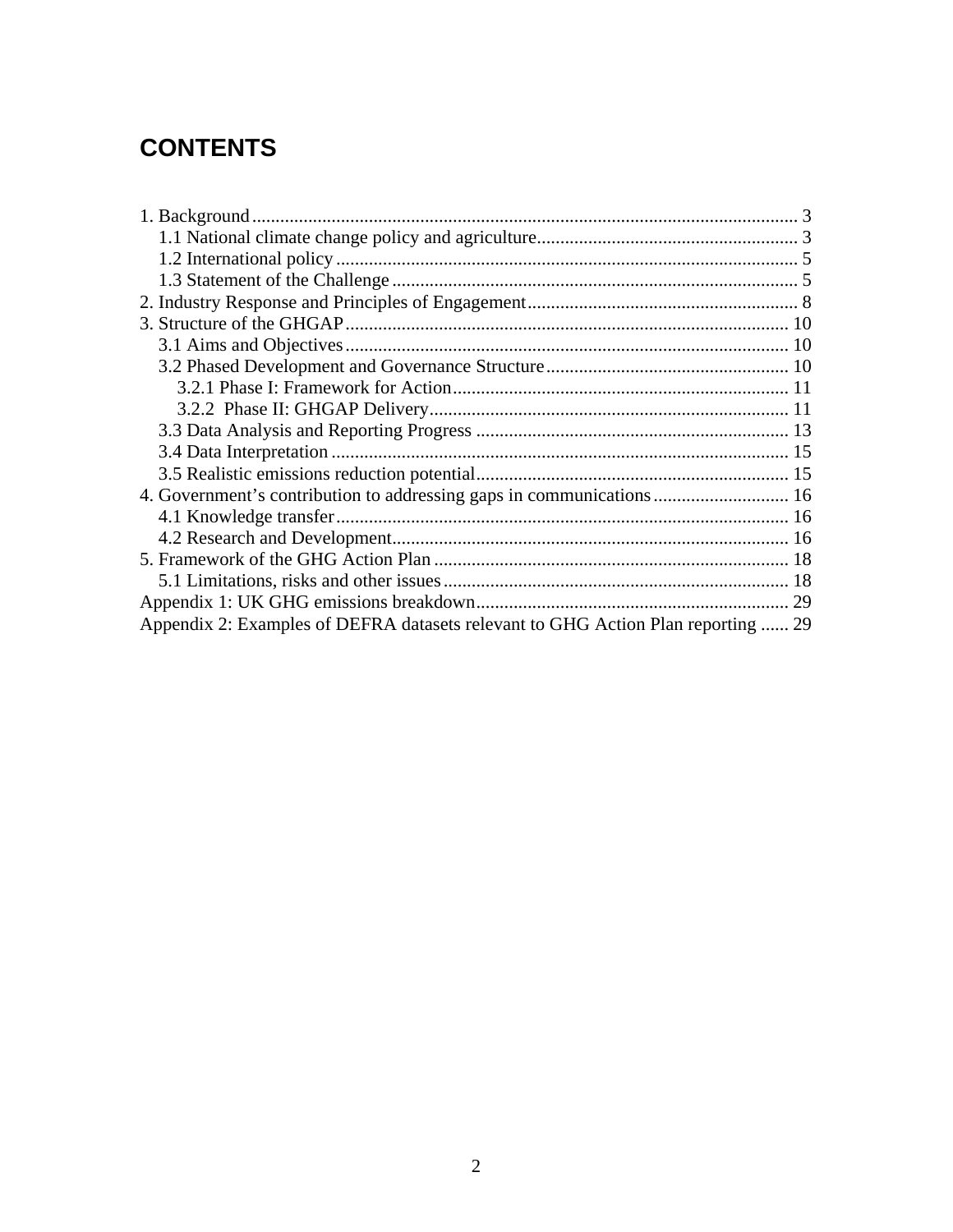# <span id="page-2-0"></span>**1. Background**

## <span id="page-2-1"></span>*1.1 National climate change policy and agriculture*

The National Farmers' Union of England and Wales (NFU), the Country Land and Business Association (CLA), and the Agricultural Industries Confederation (AIC) launched a joint Climate Change Task Force in January 2007 to present a united stance against the serious threat that climate change poses to agricultural production and the rural sector. In December 2007, the Task Force report "Part of the Solution: climate change, agriculture and land management"<sup>[1](#page-2-2)</sup> demonstrated how the agricultural industry was taking the initiative on reducing greenhouse gases from this sector.

As an industry we are firmly of the opinion that climate change poses both threats and opportunities to our interests, social responsibility and duty to future generations. While under UK conditions there may be some gain in plant productivity arising from an increase in temperatures and atmospheric  $CO<sub>2</sub>$  concentration, this needs to be weighed against the negative impacts of heat stress on plants and animals, together with more frequent droughts, floods, late frosts, storm events, and disease incursion and spread. This is why we engaged early and positively on the subject of climate change<sup>[2](#page-2-3)</sup>, why we support government efforts to secure international agreement on containing global average temperature rise to  $+2^{\circ}C$ , and why we are working to the best of our ability to devise a workable plan for GHG emission reductions in our sector.

However agriculture is different from other sectors of the economy with respect to its emissions of greenhouse gases. The principal greenhouse gas for many industries is carbon dioxide; however for agricultural systems methane and nitrous oxide are of prime concern. The measurement basis for these emissions is much more complex than for  $CO<sub>2</sub>$ , and their emission factors are subject to significantly larger standard errors. These emissions are bound up into highly complex and imperfectly understood natural soil and animal microbial processes. Mitigation actions will have to be taken and sustained by most if not all farmers, *i.e.* by a large number of very small businesses. Communicating and motivating these actions is a high order challenge which will require sustained effort, including research and development and then knowledge transfer to get the research results into practice. Because agricultural products are highly tradable and traded, it will be all too easy if this is not handled well merely to displace agricultural production and its associated emissions elsewhere outside the UK.

In the meantime, the policy environment has moved on with the publication of the Climate Change Act of 2008, and the government's Low Carbon Transition Plan White Paper  $(LCTP)^3$  $(LCTP)^3$ , released in July 2009. The Agricultural Industry Greenhouse Gas Action Plan (GHGAP) described here comprises the response to the detailed policy proposals in this White Paper from a partnership of industry representatives and stakeholders, although it has not been debated or agreed more widely within the industry. The LCTP explains how all major UK government departments have been allocated a carbon budget for their respective areas of the UK economy. Each sector is expected to play its part, and each department must produce a plan to help deliver

<span id="page-2-2"></span><sup>&</sup>lt;sup>1</sup> [http://www.nfuonline.com/Our-work/Environment/Climate-change/Agriculture-part-of-the-solution-says](http://www.nfuonline.com/Our-work/Environment/Climate-change/Agriculture-part-of-the-solution-says-industry-Climate-Change-Task-Force/)[industry-Climate-Change-Task-Force/](http://www.nfuonline.com/Our-work/Environment/Climate-change/Agriculture-part-of-the-solution-says-industry-Climate-Change-Task-Force/) [2](http://www.nfuonline.com/Our-work/Environment/Climate-change/Agriculture-part-of-the-solution-says-industry-Climate-Change-Task-Force/)

<span id="page-2-3"></span> $\overline{\text{2}}$  Ibid.

<span id="page-2-4"></span><sup>&</sup>lt;sup>3</sup> [http://www.decc.gov.uk/en/content/cms/publications/lc\\_trans\\_plan/lc\\_trans\\_plan.aspx](http://www.decc.gov.uk/en/content/cms/publications/lc_trans_plan/lc_trans_plan.aspx)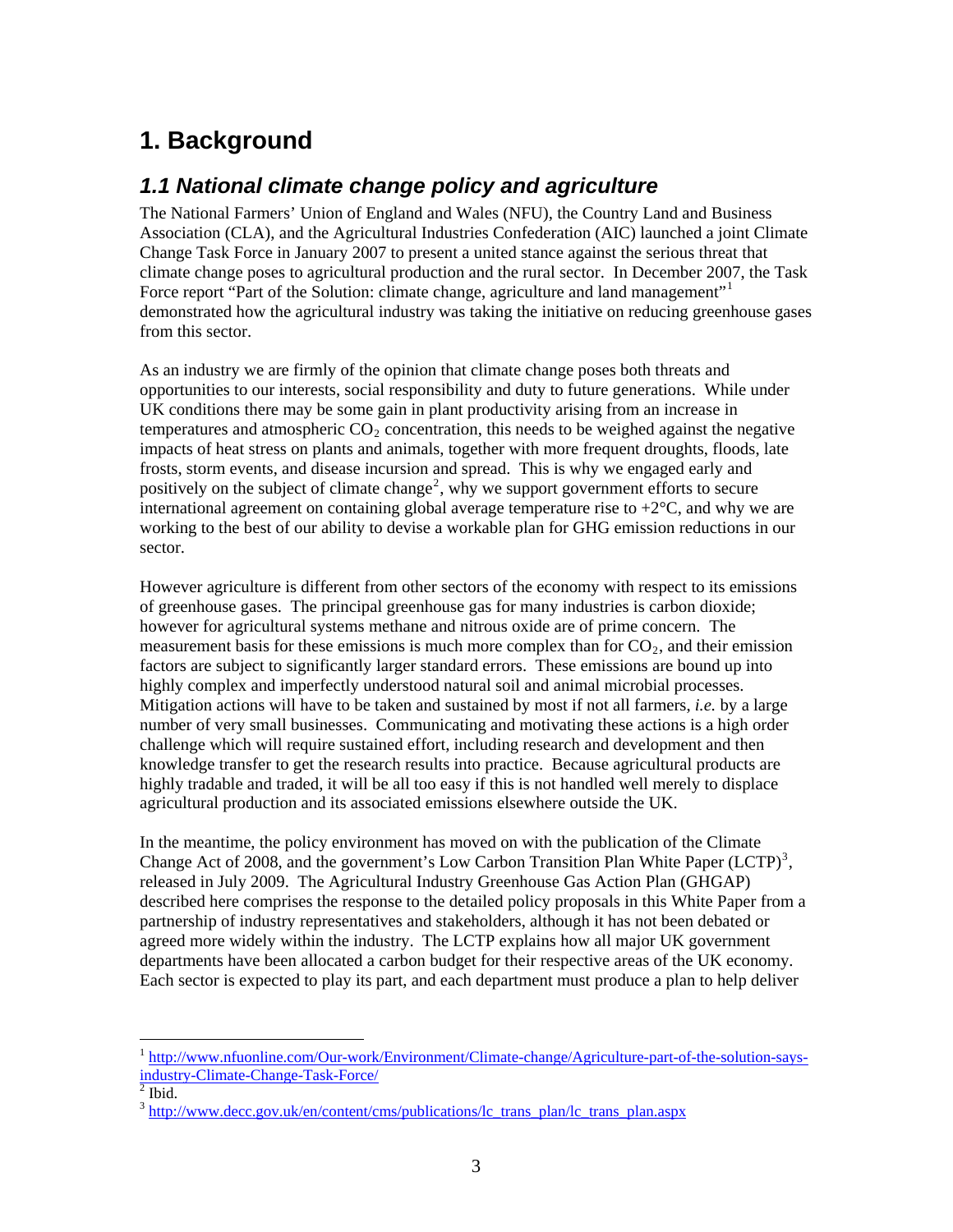nationwide emissions cuts of 18% on 2008 levels by 2020 (equivalent to a 34% reduction on 1990 levels).

Following some initial confusion and clarification about the level of the emissions abatement set for England as opposed to the UK as a whole, **the proposed agricultural emissions reductions**  are 3 million tonnes  $CO_2$  (equivalent)<sup>[4](#page-3-0)</sup> per year against a 2008 baseline, to be achieved in England alone by the third Carbon Budget period (2018-2022). The government requested delivery of an outline GHGAP by the end of November 2009, and a plan to be ready by spring 2010, to coincide with Defra's own Climate Change Plan. Defra intends to review voluntary actions taken by the agricultural sector in 2012, looking at relative measures of progress and will meanwhile develop its own shortlist of alternative policy options for intervention. It will also introduce an improved agricultural greenhouse gas inventory in 2013. The agriculture industry notes that the independent Committee on Climate Change is presently working on its advice for the 4th UK carbon budget period (2023-27), and that the Committee will address potential emissions reductions within the agriculture, land use and forestry sectors in its Second Progress Report to Parliament in June 2010. We look forward to further interaction with the Committee, considering the long-term agenda for sustainable and competitive agriculture. Proposals for substantial decarbonisation of the UK economy must respect market forces and provide business owners with the confidence to invest, bearing in mind current concerns about food security and world population growth.

The industry is pleased at the acknowledgement in the LCTP that the rural land use sector is already taking significant voluntary action to address climate change issues, and that the government has incorporated some of agriculture's ambitions into its own goals (such as for nutrient management planning and deployment of on-farm anaerobic digesters). We welcome the government's recognition of the physical limits on how far emissions from agriculture can be reduced, due to the complexity of managing natural biological cycles in our industry, and given the proportionality that exists between the scale of food demand and associated emissions.

While we insist upon evidence-based policy, we are also aware that the evidence of the abatement costs in agriculture on which this GHGAP is founded is very thin. The studies by  $SAC<sup>5</sup>$  $SAC<sup>5</sup>$  $SAC<sup>5</sup>$  and ADAS<sup>[6](#page-3-2)</sup> were sincere professional efforts to assemble the best that could be done in relatively short and small consultancy projects. However we are aware that they embrace a large amount of judgement and extrapolation from a slender base.

#### **The agricultural industry offers this Plan as a serious statement of intent and a commitment to reduce our sector's GHG emissions.**

However, we stress that both the priority actions and results towards the budgeted emission reductions could deviate markedly from those suggested here in the light of circumstances, experience and new evidence. We also attach great importance to Defra's acknowledgement that both the baselines and targets for emission reductions are under review. Increases in agricultural production led by increased demand may require GHG emission targets to be re-aligned, although

<span id="page-3-0"></span> ${}^{4}$  CO<sub>2</sub>e describes for a particular greenhouse gas the quantity of carbon dioxide that would have the same global warming potential

<span id="page-3-1"></span> $5$  UK marginal abatement cost curves for the agriculture and land use, land use change and forestry sectors out to 2022, with qualitative analysis of options to 2050. Moran *et al*. Final report to the Committee on Climate Change. Project reference RMP/4950. SAC 20/11/2009.

<span id="page-3-2"></span><sup>&</sup>lt;sup>6</sup> Analysis of policy instruments for reducing greenhouse gas emissions from agriculture, forestry and land management. Project RMP/5142, ADAS May 2009. 144 pp.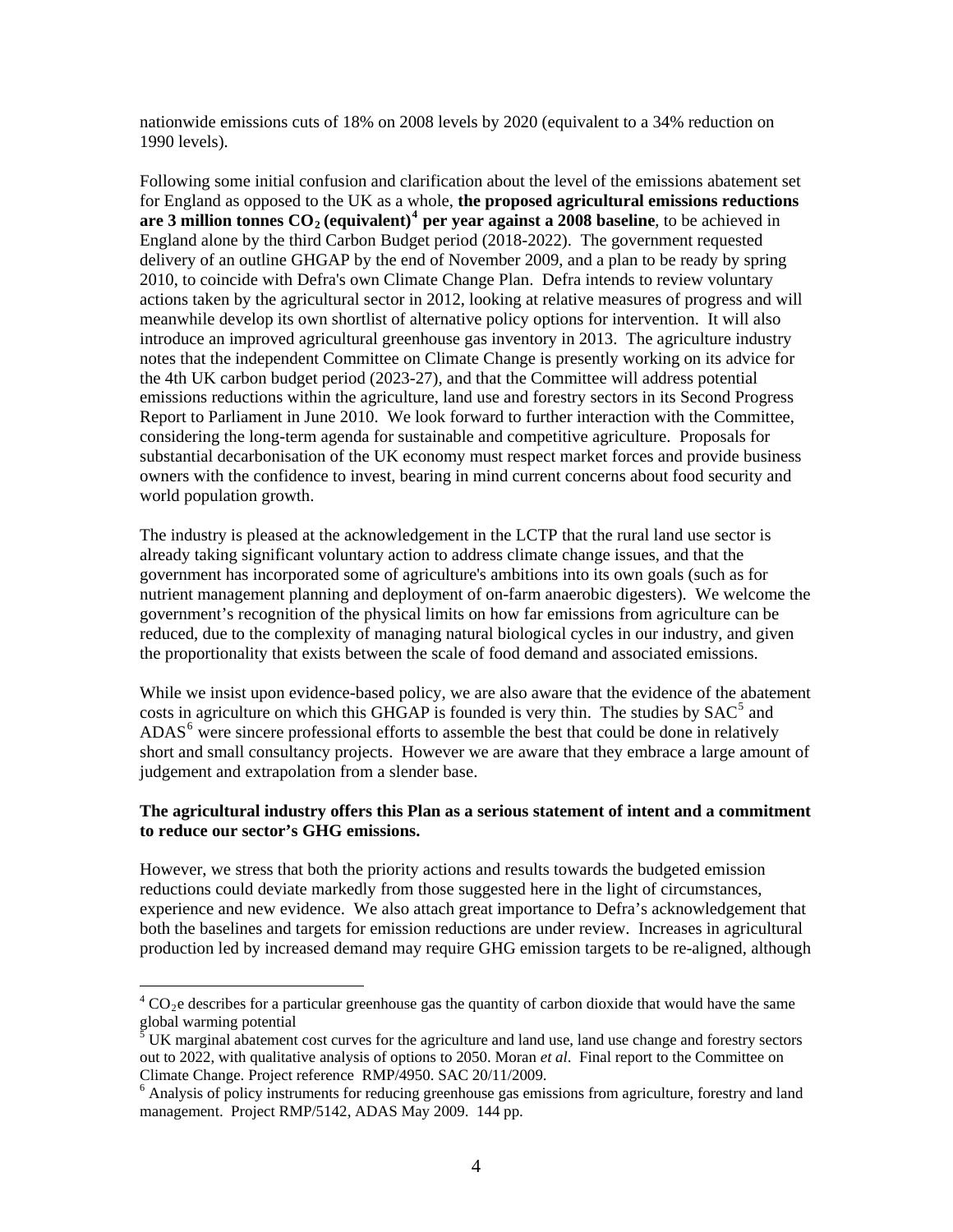efficiency gains will moderate part of any production-related increases. We expect Government to be conducting considerably more research on abatement potential and costs, and to be prepared to change both baseline and budgets in the light of new evidence and experience.

The industry expects that the bulk of both the short term and longer term reductions in GHG emissions in agriculture will result, not from reductions in agricultural activity and output (indeed these will have to increase in coming decades as population continues to grow), but from further advances in resource use efficiency. This is potentially advantageous in its own right. It means that each kilogram, for example, of wheat, meat and milk solids, will have to be produced with fewer emissions. This requires crop plants that more efficiently use nitrogen (from manures, fertilisers or biological fixation) per unit of harvested crop output, and animals that use less feed per unit of production, coupled with improved agronomy and management. Out of many important considerations which arise from this are, firstly, that there are some difficult trade-offs to be considered between reducing GHG emissions and other environmental and animal welfare issues. Secondly, the greatest potential for efficiency gain may be found amongst those producers who are currently least efficient. This is likely to be the hardest group to reach, and it may easier to motivate not by talking about climate change and greenhouse gases but by linking environmental performance to economic gain for these enterprises.

## <span id="page-4-0"></span>*1.2 International policy*

The EU as a signatory to the Kyoto Protocol<sup>[7](#page-4-2)</sup> has committed to reducing its emissions by 8% from 1990 levels by 2008-2012. In order to meet this target, Member States have accepted different emissions reduction rates; the UK is on track to achieve its target of 12.5%. However, the new international framework needed to succeed the Protocol was not put in place at the Copenhagen climate talks in December 2009. Instead the Copenhagen Accord gave international backing to a number of key commitments *e.g.* an overall limit on global warming of 2°C. The talks will continue in 2010 with the aim of building on the Accord and negotiating and ratifying Kyoto's successor. In the mean time, the UN Subsidiary Body for Scientific and Technological Advice has been requested to establish a program of work on agriculture in 2010, and a global research alliance on agricultural GHGs has been established by 20 countries, including the UK.

In 2008, the European Council agreed its energy and climate package, in particular the "20-20- 20" objective, which included the commitment to reduce greenhouse gas emissions by 20 % by 2020. The EU has already signalled its intent to go further by offering to cut emissions by 30%, if under the new international agreement, other developed countries commit themselves to comparable emission reductions, and developing countries contribute "adequately" according to their responsibilities and respective capabilities.

## <span id="page-4-1"></span>*1.3 Statement of the Challenge*

 $\overline{a}$ 

In the Low Carbon Transition Plan, the Government re-stated its commitment to help farming remain a strong and prosperous industry and acknowledged the potential for carbon 'leakage' from the sector. The agricultural industry agrees that in tackling our emissions here in the UK we should not simply export production and emissions to other countries. It is also fundamental that land use should be at the centre of climate policy, since land use change, whether in Europe or the developing world, will affect all outcomes. In addition, the mitigation responses required of UK

<span id="page-4-2"></span> $<sup>7</sup>$  The Kyoto Protocol is an international and legally binding agreement to reduce GHG emissions made by</sup> countries that are Annex I Parties to the UN Framework Convention on Climate Change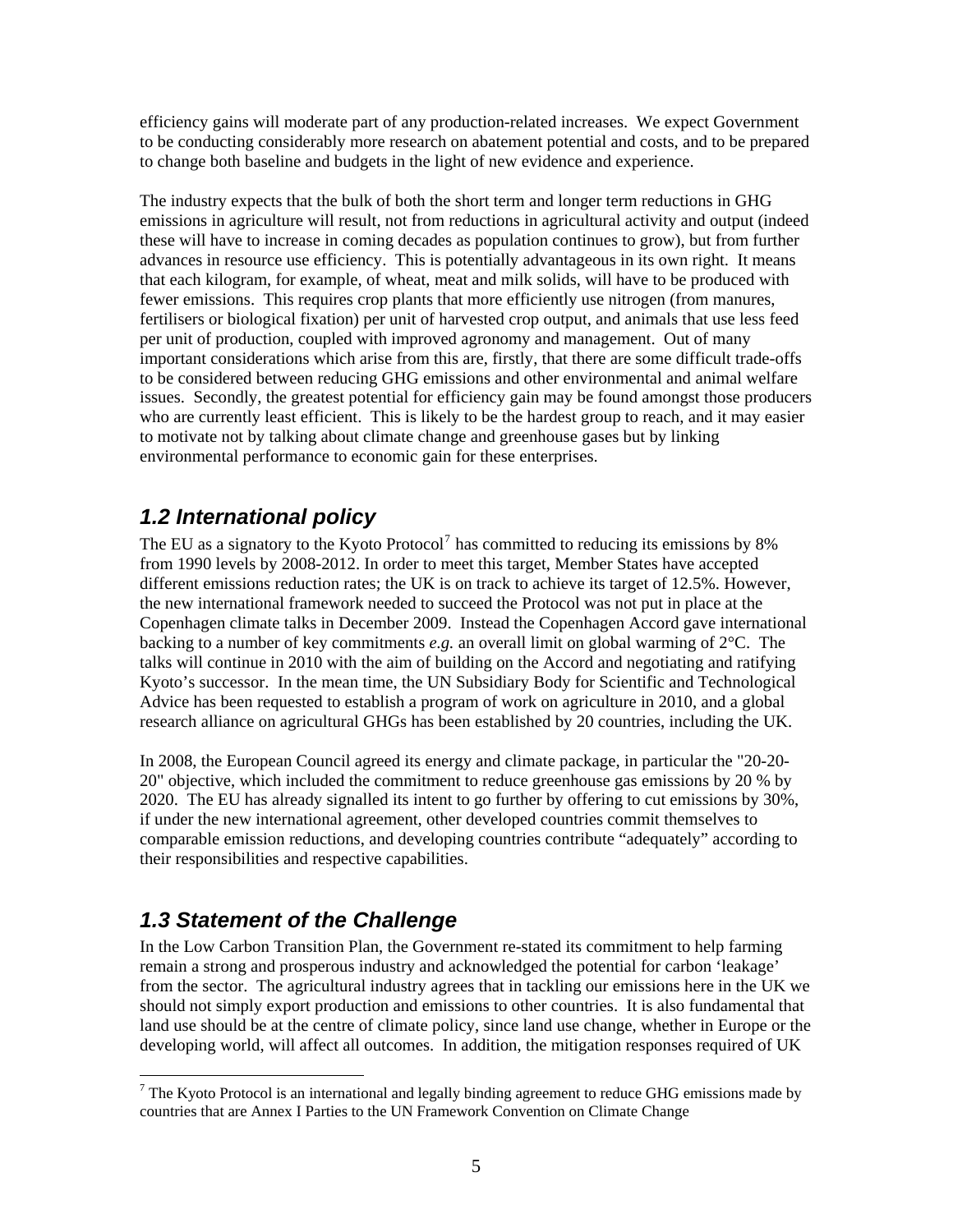agriculture must recognise the complexity of the economic and public policy goals and expectations placed upon food production now and in the coming decades. The challenge facing the industry is therefore one of addressing relatively intractable GHG emissions without compromising UK agricultural production.

#### **UK agriculture: emissions and their sources**

UK agricultural production is directly responsible for about 7% of total UK greenhouse gas emissions (expressed in terms of  $CO<sub>2</sub>$  equivalents), which may be broken down as follows:

| <b>Emissions</b>                       | <b>Sources</b>                                 |
|----------------------------------------|------------------------------------------------|
| About 3.5% (half of the 7%) is due to  | Mostly from microbial activity in agricultural |
| nitrous oxide $(N_2O)$                 | soils, and an inevitable consequence of using  |
|                                        | organic or mineral fertilisers and nitrogen    |
|                                        | fixation by legumes                            |
| A further 2.8% is methane $(CH_4)$     | The majority from enteric fermentation in      |
|                                        | ruminant livestock, plus a minority from       |
|                                        | manure/slurry handling                         |
| Around 0.7% is carbon dioxide $(CO_2)$ | Direct energy use in agriculture               |

#### **Boundary of the emissions calculation for agriculture**

- The figures used above for agricultural production are as reported in the UK's official national GHG inventory of emissions. The international guidelines for reporting such information follow the advice of the Intergovernmental Panel on Climate Change.<sup>[8](#page-5-0)</sup>
- Agricultural emissions, as reported in the national inventory, include only  $N_2O$  and CH<sub>4</sub> emissions from agricultural production. Emissions resulting from:
	- $\circ$  energy use (and therefore  $CO_2$  emissions) from the sector fall into the 'Energy' category of the inventory, although they are often informally attributed to the sector. Renewable energy generated by agriculture, for on-site needs or for export, is also potentially reported here – it would be good for the agricultural sector to similarly receive 'informal' recognition for the contribution of on-farm renewables to decarbonisation of agriculture and other sectors.
	- o land use change in the UK (*e.g.* from grass to arable), and carbon storage in vegetation and soils (*e.g.* when arable is converted to permanent grass or woodland) is included in the 'Land use change and Forestry' category.
	- o indirect emissions attributed to agriculture  $e.g.$  energy used and  $N_2O$  emitted 'upstream' in fertiliser manufacture, is included under 'Industry'. This would add about another 0.5-0.7% to the agricultural contribution
- However, outside this official reporting system, there are other ways of estimating emissions from the food system. The food chain as a whole is often reported as accounting for between 18% and 22% of UK greenhouse gas emissions, and more recently as much as 30%<sup>[9](#page-5-1)</sup>. These additional emissions actually arise 'downstream' or 'beyond the farm gate', in food processing, distribution, consumption and waste disposal, or (more controversially) indirectly through changes in land use attributed to agricultural inputs produced elsewhere in the world. The PAS 2050 standard, launched in October

<span id="page-5-0"></span><sup>&</sup>lt;sup>8</sup> This format is followed by all countries that are Parties to the UN Framework Convention on Climate Change

<span id="page-5-1"></span><sup>&</sup>lt;sup>9</sup> Audsley, E. *et al.* (2009). How low can we go? An assessment of greenhouse gas emissions from the UK food system and the scope to reduce them by 2050. WWF-UK.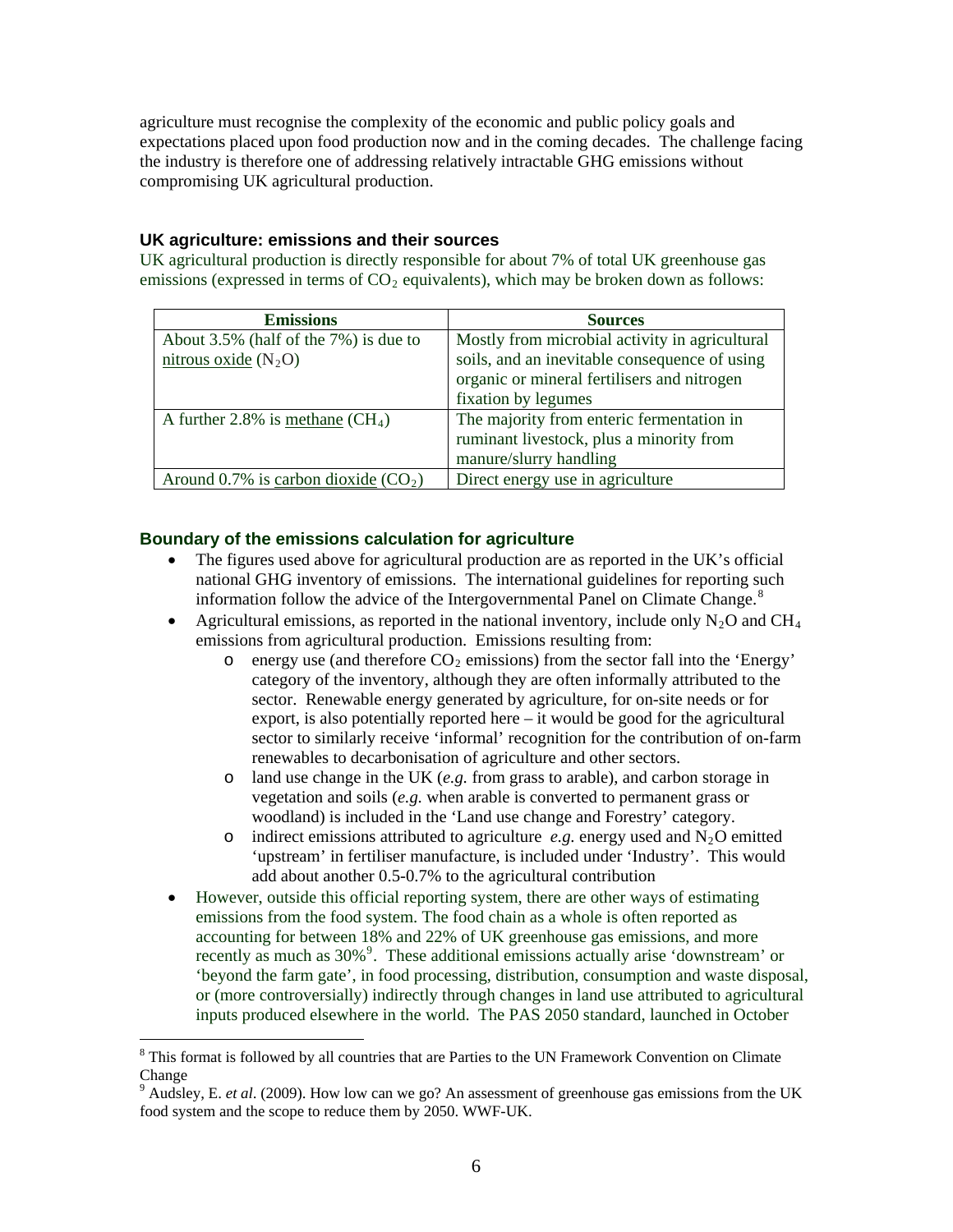2008, provides a carbon footprinting framework that allows the estimation of the lifecycle GHG emissions of goods and services.<sup>10</sup>

#### **Tackling agriculture's GHG emissions**

 $\overline{a}$ 

- With current knowledge, reductions in  $N<sub>2</sub>O$  and CH<sub>4</sub> across the entire industry are most likely to be around the mid-point of the range of technical and economic potentials typically quoted (2-20%). Only the best performing individual 'early adopters' may attain the upper end of this range (around 20% emissions reductions), through efficiency gains and optimal resource management. Measures that can be implemented now to reduce these emissions include improved nutrient use efficiency (for both crops and livestock), improved management of manures and soils, changes to livestock diets, more use of co-products, better animal health and housing, and the deployment of anaerobic digestion. At present, it is both impractical and costly to directly measure  $N_2O$  and  $CH_4$ emissions from widely dispersed sources in agriculture, so other indicators of uptake may be required to monitor progress.
- $\bullet$  Just like energy-related CO<sub>2</sub> emissions in the rest of the economy, CO<sub>2</sub> from direct energy use in agriculture may be reduced substantially, through energy efficiency and the substitution of low-carbon renewable energy for fossil fuels.
- As the rest of the economy decarbonises, it is certain that agricultural emissions will comprise a larger share of the UK total, due to unavoidable emissions of  $N_2O$  and CH<sub>4</sub> which are part of natural processes.

#### **Emissions reductions in England and the devolved administrations**

- This GHG Action Plan focuses on emissions for England only, but it is intended to be complemented by similar plans covering the remainder of the UK.
- Chapter 9 of the LCTP describes "Further action in Northern Ireland, Scotland and Wales". A breakdown of GHG emissions by nation within the UK shows that 39% of GHGs are emitted beyond English borders (Appendix 1).
- Detailed targets and agreement between the devolved administrations and their agricultural industry representatives are not as far advanced as in England. The Climate Change Task Force is already consulting with trade associations in Scotland, Wales and Northern Ireland about the GHGAP.
- The Scottish Government has set ambitious goals for emissions reductions, and has begun a dialogue with the agricultural sector on its contribution.
- The Welsh Assembly Government has recently (October 2009) closed its consultation on its climate change programme for action $11$ .
- Discussions between the Northern Ireland Assembly and its agricultural industry are at an early stage.

<sup>&</sup>lt;sup>10</sup> Publicly Available Specification (PAS) 2050 estimates the greenhouse gas emissions embedded in goods and services throughout their entire life cycle - from sourcing raw materials, through to manufacture, distribution, use and disposal 11

<span id="page-6-0"></span>[http://wales.gov.uk/consultations/environmentandcountryside/climatechangeaction/;jsessionid=73tdLFsQp](http://wales.gov.uk/consultations/environmentandcountryside/climatechangeaction/;jsessionid=73tdLFsQpSnDry86gvq8MS2Cqg0nhTyh6N1TbgZG0FRL1zmhPdqp!-977831341?lang=en) [SnDry86gvq8MS2Cqg0nhTyh6N1TbgZG0FRL1zmhPdqp!-977831341?lang=en](http://wales.gov.uk/consultations/environmentandcountryside/climatechangeaction/;jsessionid=73tdLFsQpSnDry86gvq8MS2Cqg0nhTyh6N1TbgZG0FRL1zmhPdqp!-977831341?lang=en)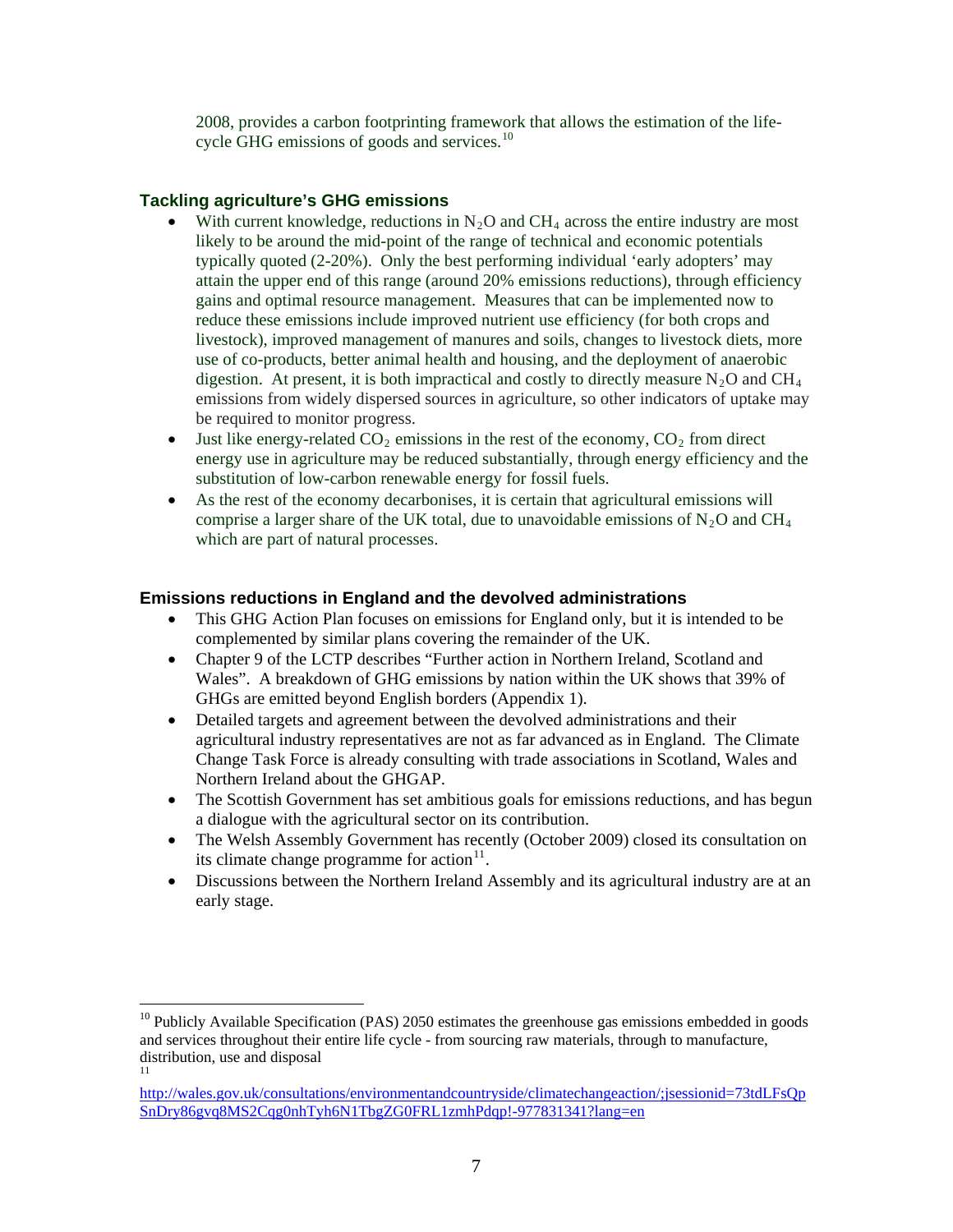# <span id="page-7-0"></span>**2. Industry Response and Principles of Engagement**

The proposed level of greenhouse gas abatement for the period around 2020 (3 Mt  $CO<sub>2</sub>e/year$ ) is very challenging, and there is a great deal of uncertainty about the current scale of emissions as well as the potential impact of different possible changes in agricultural practice. It appears, on present evidence, that the abatement targets for 2020 will be close to the limits of what is feasible, even with significant advances and investment in anaerobic digestion and genetic improvement of crops and livestock. This is the view of the Climate Change Task Force, expert consultees and other authorities. Meeting this goal is going to require a concerted effort by the entire industry, with a particular focus on those sectors where reductions will be most difficult to achieve at the same time as maintaining or increasing production. All sectors of this industry, all regions and all categories of farmers and growers, as well as Government and its regulators, will need to take shared responsibility for the next steps. The industry looks forward to working with Defra, the Carbon Trust and others to support progress towards resource-efficient, energy-efficient 'lowcarbon' farming, where GHG emissions are in balance with carbon storage and  $CO<sub>2</sub>$  emissions displaced elsewhere in the economy.

The Industry Partnership's engagement in the process is based on the following principles:

- That production efficiency gains should be the focus of activity, and that domestic production should not be compromised in the face of food security concerns. Potentially, a 'perfect storm' of increasing demand for food, water and energy in the face of a changing climate lies ahead, as described by Government Chief Scientist Prof. John Beddington in March 2009. The fact that many developing countries will be hit harder by climate change may require northern Europe to become a key centre for world agricultural output.
- The need for an improved agricultural inventory that (accurately) reflects changes in agricultural practice. The current GHG accounting methodology utilised by the national inventory estimates and reports emissions at source, and separately accounts for sequestration. At present, this does not recognise abatement potential in terms of improved emissions factors, so agricultural emissions should also be expressed per unit of output to adequately reflect progress made by the industry.
- Ideally, all other GHG costs and benefits associated with the agricultural industry should be recognised, *e.g*. energy costs and efficiency gains for agricultural inputs, as well as onfarm renewable energy generation.
- Recognition that there are complex trade-offs with animal welfare, food safety and other environmental goals for the industry (such as biodiversity and maintenance of upland heritage landscapes).

The agricultural industry accepts that the complexities of measuring and reducing emissions of the non-CO<sub>2</sub> greenhouse gases N<sub>2</sub>O and CH<sub>4</sub> should not delay progress in behavioural change using the best available evidence and that a voluntary approach is the most effective driver of action. In contrast, the measurement and abatement of direct  $CO<sub>2</sub>$  emissions through energy efficiency and low-carbon energy technologies is more straightforward, due to the wellunderstood relationship between fossil energy consumed and carbon emitted. Overall, those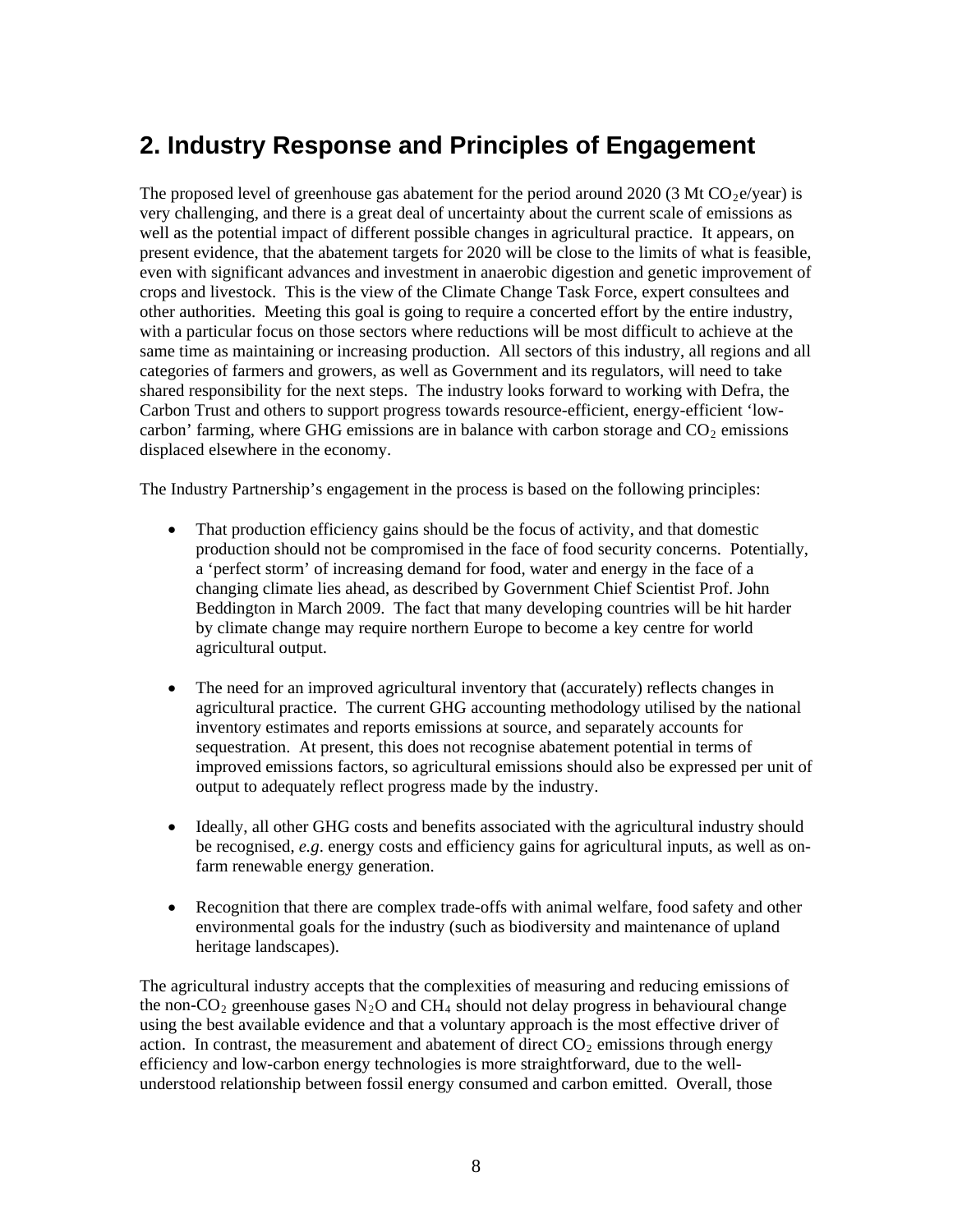factors over which the agricultural sector has a degree of control at present mostly concern efficiencies of resource utilisation, as follows:

- Nitrogen in animal manures, crop residues, biological fixation, fertilisers and animal feeds - affecting nitrous oxide emissions
- Livestock management systems where methane emissions are related to production efficiencies
- Energy and fuels (use of which usually results in net carbon dioxide emissions)

There are a number of actions which have contributed to the estimated 20% fall in GHG emissions since 1990 and which, if adopted further and developed, will continue to contribute to the overall improvements in resource use efficiencies (see Table in Section 5). Not all of these actions are possible to capture on a farm-by-farm basis, but analysis of larger-scale trends which are readily available will help to provide relative measures of progress.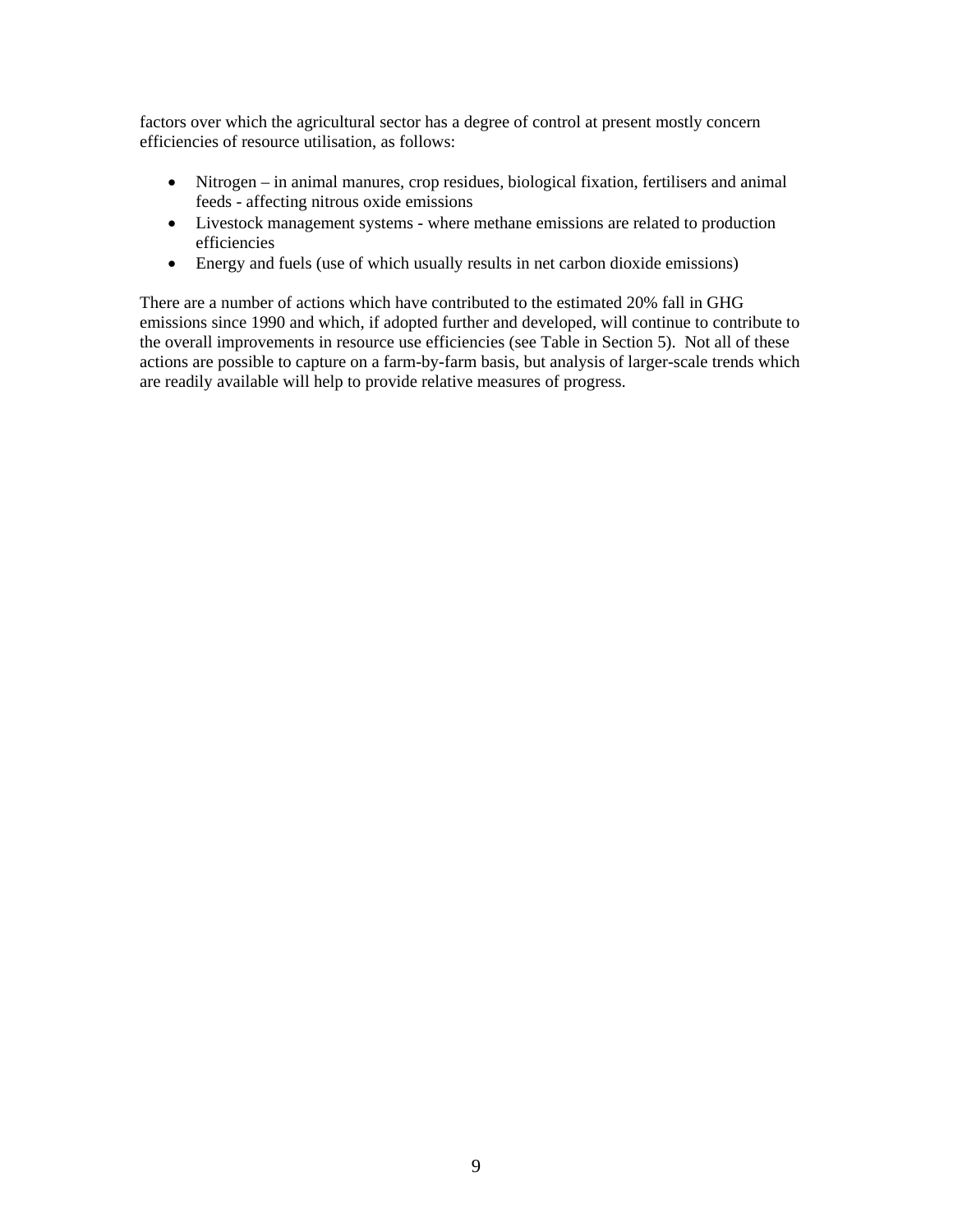# <span id="page-9-0"></span>**3. Structure of the GHGAP**

# <span id="page-9-1"></span>*3.1 Aims and Objectives*

The GHGAP aims to:

- put the industry on a realistic but ambitious path to reduce its GHG emissions whilst benefiting farm businesses by improving productivity and efficiency of resource use, and by encouraging on-farm renewable energy generation alongside agricultural production
- develop and deliver the industry's measurable, reportable and verifiable contribution to the UK's carbon budget in 2018-2022 and beyond

The GHGAP is intended to be a living document, responsive to changes in policy and knowledge, and requiring regular change and refinement over time. As more data is generated and better understanding of agricultural systems is achieved on the basis of targeted research, it is highly likely that the scale of abatement potential will need to be modified (higher or lower) and the actions that are most feasible and likely to bring about the greatest impact will become more clearly defined.

In order to meet these industry aims, the GHGAP will identify the relative measures of progress (proxy indicators for GHG savings) resulting from the uptake of continuing development in resource efficient farming and land management. It will show how the industry's contribution to existing objectives *e.g.* the nutrient management strategic partnership, and support for the Milk Roadmap and Beef and Sheep Roadmap, is likely to result in a reduction in GHG emissions. Other voluntary schemes such as the Campaign for the Farmed Environment will work in synergy with the GHGAP. It will also demonstrate how changes in behaviour are promoted through tried and tested routes of influence by existing and established knowledge exchange and advisory services (described in the following sections). Where actions can be enhanced to achieve a more complete level of engagement, there is a role for Defra in allocating resource to complement that which is already in place.

The boundaries of this current version of the GHGAP are defined as being for England alone, and for efficiency gains and changes that take place 'on-farm' only *i.e.* excluding the rest of the supply chain. It is intended that the GHGAP will be publicly available on the websites of the organisations in the Industry Partnership.

## <span id="page-9-2"></span>*3.2 Phased Development and Governance Structure*

The development of the GHGAP will take place in two phases:

- Phase I: delivery of the GHGAP Framework to Government in February 2010 as required in the Low Carbon Transition Plan
- Phase II: formulation of a complementary Delivery Plan detailing the activities required to meet the aims of the GHGAP Framework

The development and successful delivery of the GHGAP requires partnership and action by a range of stakeholders involved in communication, advisory and knowledge transfer to farm - the statutory and non-statutory levy bodies, industry initiatives, and communication projects such as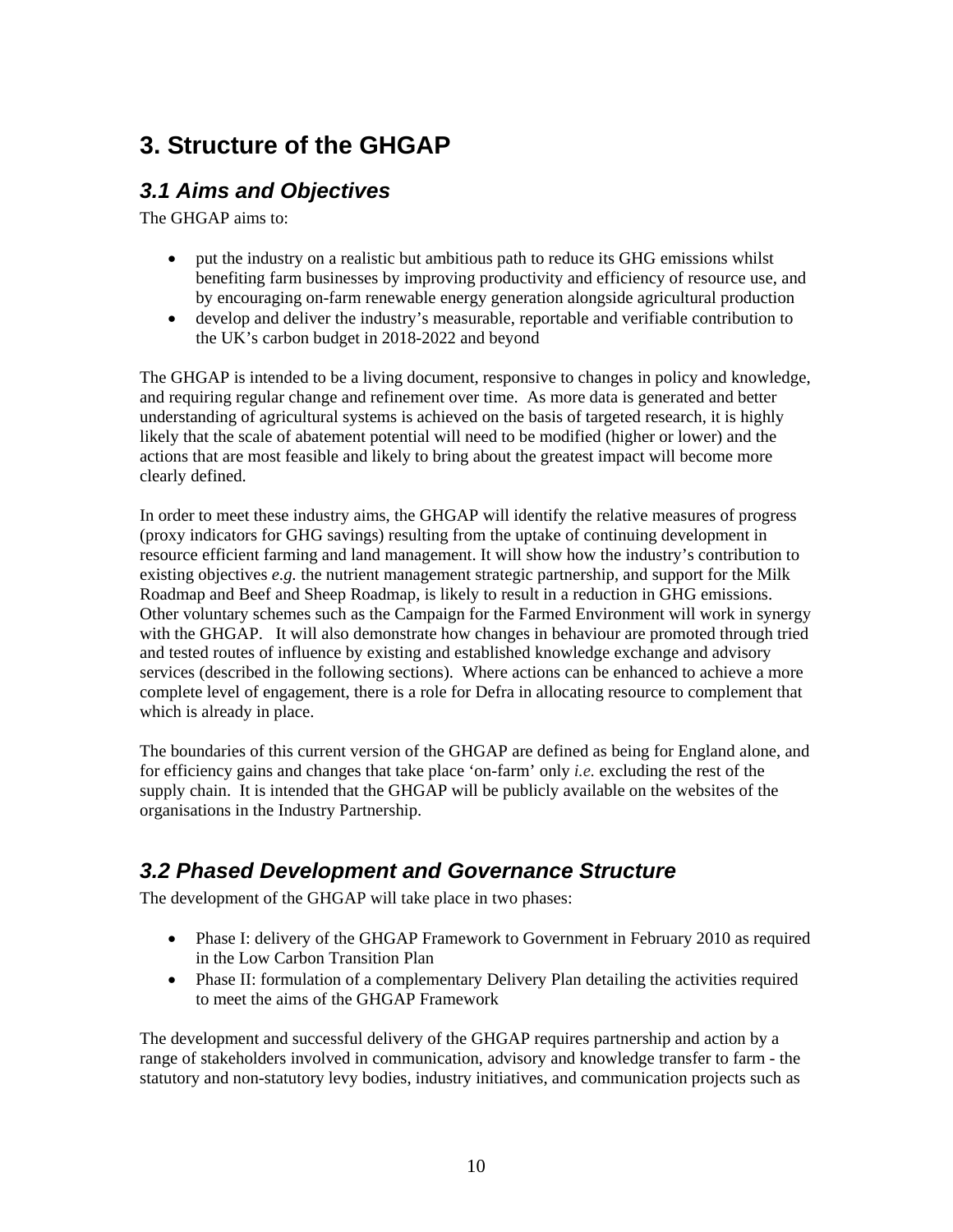Farming Futures<sup>[12](#page-10-2)</sup>. The establishment of a committed Industry Partnership<sup>[13](#page-10-3)</sup> is integral to meeting these challenges.

#### <span id="page-10-0"></span>**3.2.1 Phase I: Framework for Action**

This phase will deliver the Framework for Action of the GHGAP to DEFRA in February 2010 and will describe the main aims of and the process whereby the industry intends to deliver the GHG emissions reduction contribution required of agriculture. This phase of the GHGAP will be co-ordinated by the Climate Change Task Force but developed in collaboration with the Industry Partnership (Table 1).

| <b>Timetable</b>   | <b>Phase</b>                  | Co-ordination               | <b>Other information</b>             |
|--------------------|-------------------------------|-----------------------------|--------------------------------------|
| $10^{th}$ Feb 2010 | I: Framework for action       | <b>CCTF</b>                 | DEFRA alternative policy shortlist   |
|                    |                               |                             | also published in Spring 2010        |
| Mid-Autumn 2010    | II: Delivery                  | <b>Industry Partnership</b> | CCC special report on agriculture in |
|                    |                               |                             | June $2010$                          |
|                    |                               |                             | CCC advises on $4th$ C budget (2023- |
|                    |                               |                             | 2027) in Dec 2010                    |
| 2012               | III: First Report to          | <b>Industry Partnership</b> | DEFRA low-carbon advisory            |
|                    | <b>DEFRA</b> and <b>DEFRA</b> |                             | service in place by 2011             |
|                    | review of progress            |                             |                                      |
| 2015               | IV: Proposed industry         | <b>Industry Partnership</b> |                                      |
|                    | interim review                |                             |                                      |
| 2018               | V: Budgetary period           | <b>Industry Partnership</b> |                                      |
|                    | begins                        |                             |                                      |

*Table 1: Phased development and delivery of the GHGAP* 

It was the Industry Partnership's view that a clear understanding of the range of its current activities, their potential for mitigation and gaps in delivery would be necessary before it could commit to developing robust relative measures of progress and their associated abatement potential. Phase II is intended to contribute towards filling this knowledge gap. However in order to demonstrate its commitment to putting in place measurable, reportable and verifiable emissions reductions, the Partnership has developed its best assessment of relative measures of progress combined with existing estimates of associated abatement potentials during Phase I.

## <span id="page-10-1"></span>**3.2.2 Phase II: GHGAP Delivery**

During the period February to autumn 2010 (timescale to be agreed with Government), the Partnership will assess its current initiatives and their mitigation potential and commit to developing a Delivery plan(s) to implement the activities outlined in the Framework. The Delivery plan (or plans if the partnership decides that a sectoral approach is required) will:

 $12$  http://www.farmingfutures.org.uk

<span id="page-10-3"></span><span id="page-10-2"></span><sup>&</sup>lt;sup>13</sup> ADAS, AEA, AHDB and its Sectors: BPEX, Dairy Co, EBLEX, HDC, HGCA, Potato Council; also AIC member companies, AICC, FWAG, LEAF, Farming Futures, FWAG, NIAB, Poultry representative, TAG and CCTF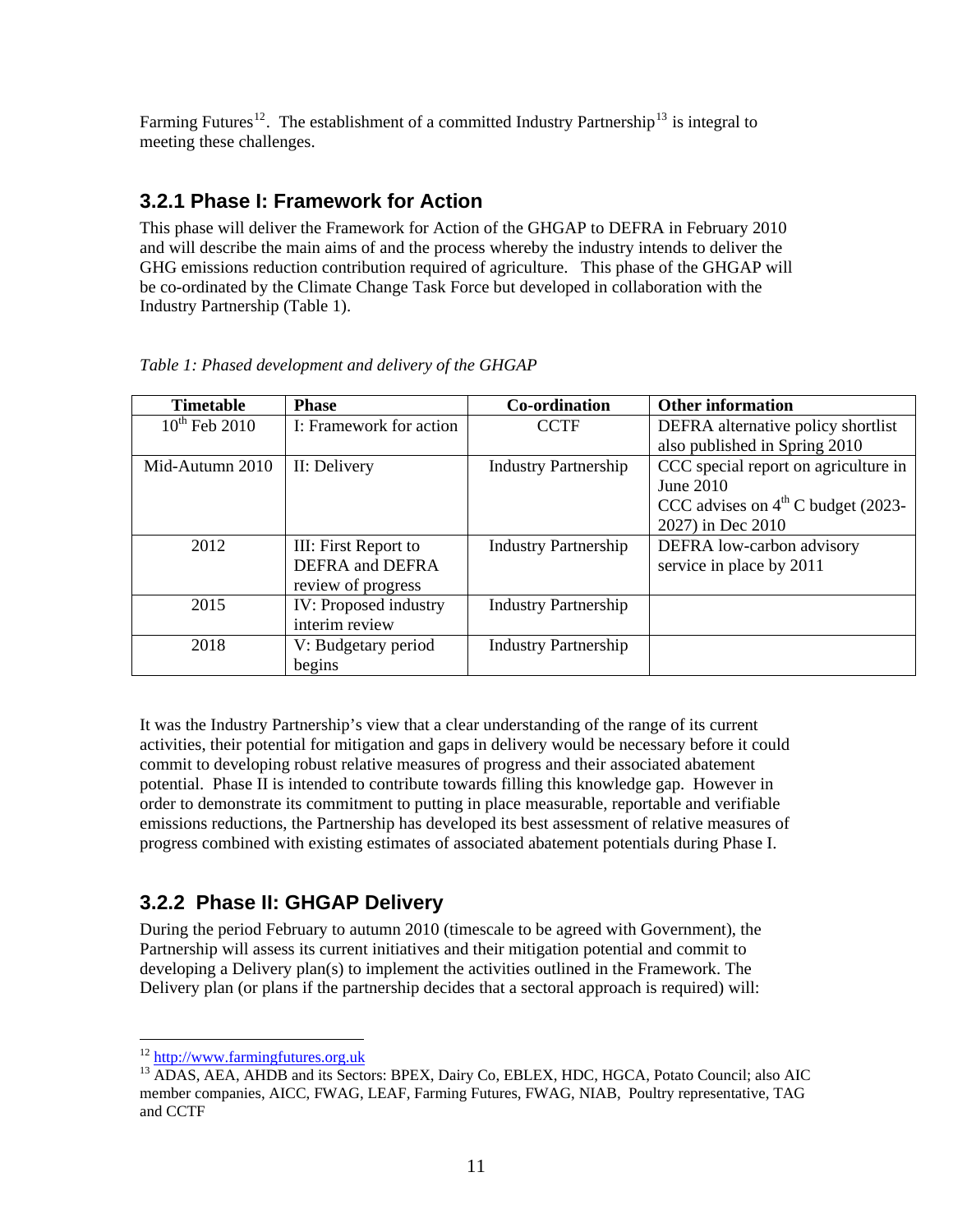- build upon the actions laid out in the Framework
- identify the appropriate delivery channels
- agree common key messages across all sectors
- utilise existing initiatives where possible, to deliver emissions reductions
- identify potential barriers to uptake of mitigation measures
- suggest mechanisms to facilitate uptake
- identify the need for government advisory support funding where gaps in advice and information provision cannot be met solely by industry's income streams
- refine where required, the relative measures of progress set out in the Framework

The Government is funding an analysis of existing 'low-carbon' agricultural advisory services which is due for completion in March/April 2010. The outputs of this project will be critical in informing the development of the Delivery plan(s) and in assessing the demand for Government support funding.

The Industry Partnership will meet in March to agree a governance structure for the Delivery phase of the GHGAP. A proposed structure is presented in Figure 1 (refer also to Table 2). It is envisaged that a Project Manager/ Co-ordinator will be required to manage the activities and outputs of the Partnership and a Data Analyst/ Reporter to interrogate all available data sources and report these in a suitable format. The industry requires support in meeting the costs of the Project Co-ordinator, and the total costs of the long-term contract for the Data Analyst's role, which would be put to open tender. The criteria for membership of the Industry Partnership and Associate Partners will be agreed during Phase  $II$ .<sup>[14](#page-11-0)</sup>

| <b>AEA</b>   | <b>Agricultural Engineers Association</b>      |
|--------------|------------------------------------------------|
| <b>AHDB</b>  | Agriculture and Horticulture Development Board |
| <b>AIC</b>   | <b>Agricultural Industries Confederation</b>   |
| <b>AICC</b>  | Association of Independent Crop Consultants    |
| <b>CCC</b>   | Committee on Climate Change                    |
| <b>CCTF</b>  | <b>Climate Change Task Force</b>               |
| <b>CSFO</b>  | <b>Catchment Sensitive Farming Officer</b>     |
| <b>CLA</b>   | <b>Country Land and Business Association</b>   |
| <b>FWAG</b>  | Farming and Wildlife Advisory Group            |
| <b>GHGAP</b> | Greenhouse Gas Action Plan                     |
| <b>LEAF</b>  | Linking Environment and Farming                |
| <b>NFU</b>   | National Farmers' Union (England and Wales)    |
| <b>NIAB</b>  | National Institute of Agricultural Botany      |
| <b>RDPE</b>  | Rural Development Programme for England        |
| <b>SAC</b>   | Scottish Agricultural College                  |
| <b>TAG</b>   | The Arable Group                               |

#### *Table 2: Selected Acronyms*

<span id="page-11-0"></span><sup>&</sup>lt;sup>14</sup> Possible criteria include  $e.g.$  for the Industry Partnership – organisations with established routes of communication with farmers and on-farm visits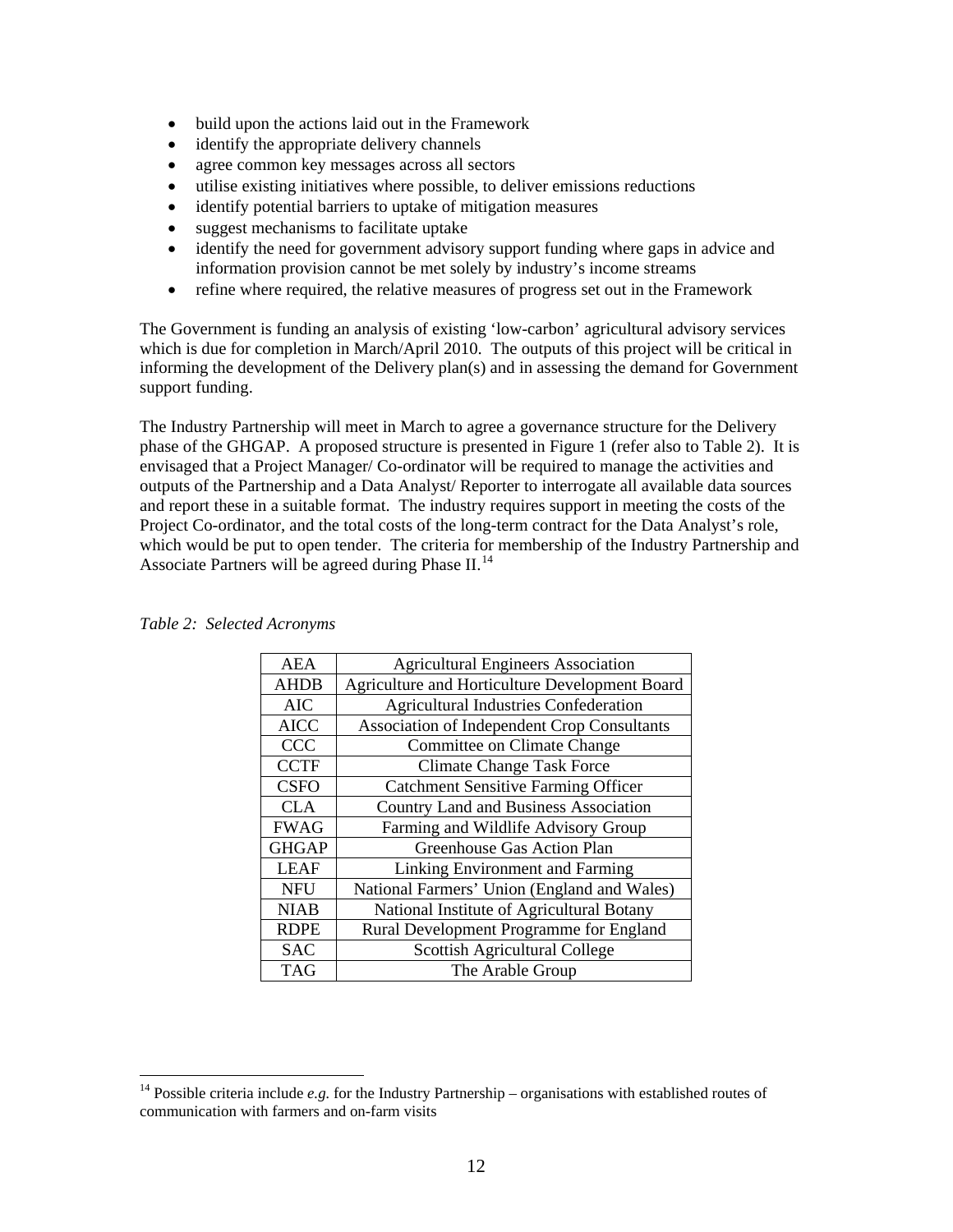*Figure 1: Possible Governance structure for Phase II of the GHGAP* 



This phase of the programme will ensure the collaboration and communication necessary to coordinate and link action which can help to reduce GHG emissions.

### <span id="page-12-0"></span>*3.3 Data Analysis and Reporting Progress*

The formulation of a delivery strategy represents only one aspect of the Partnership's work. In order to satisfy the Government's need for measureable, reportable and verifiable emission reductions, reporting progress made by the industry will be an important component of the Partnership's role.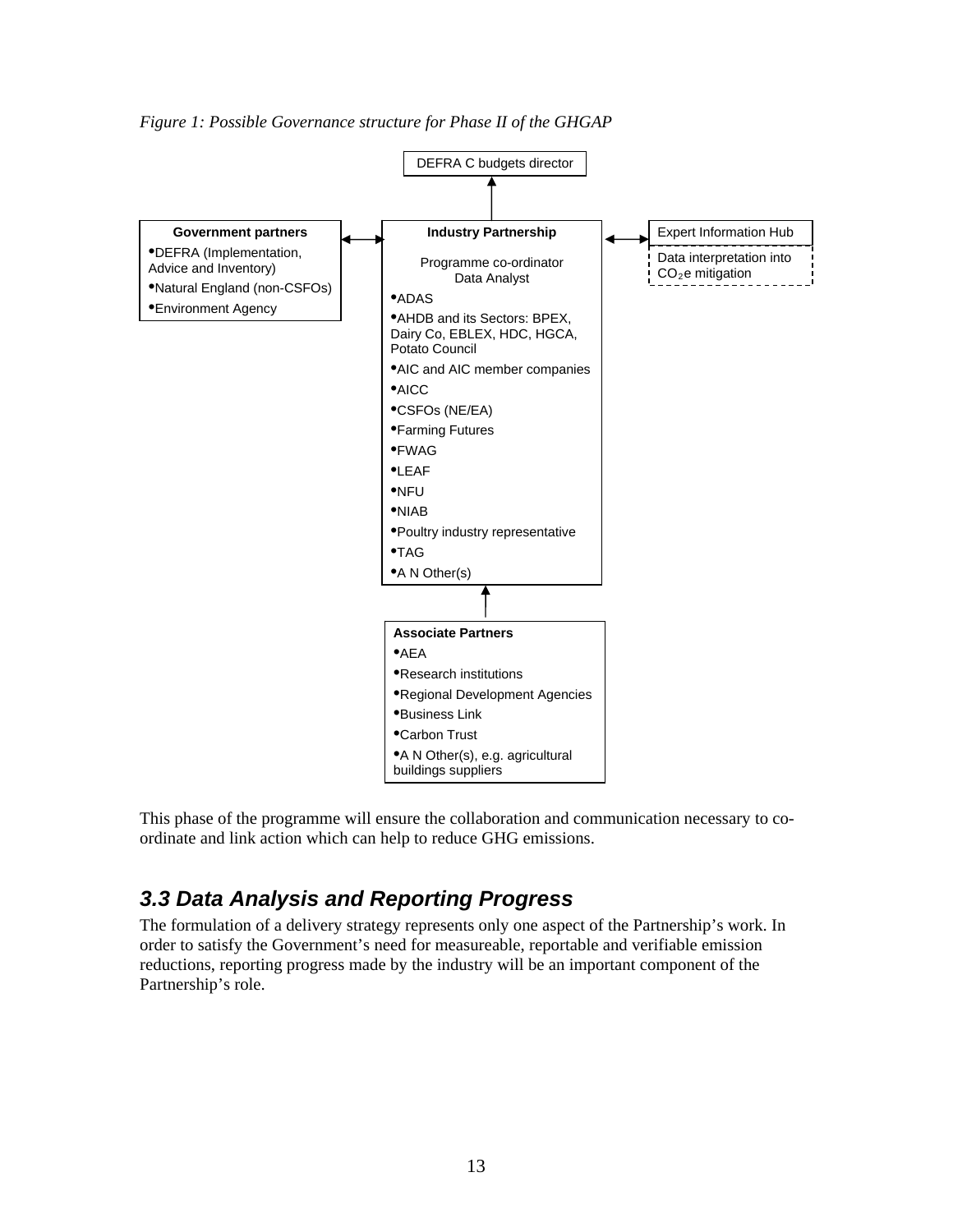Progress will be monitored against baseline assumptions. Assumptions made by the SAC in their  $2008$  marginal abatement cost curve study<sup>[15](#page-13-0)</sup> will be included in the baselines together with information collected from other robust data sources (from relevant surveys – see Appendix 2, supporting campaigns and initiatives) *e.g.*

- Campaign for the Farmed Environment
- Catchment Sensitive Farming projects in priority catchments (benefiting air as well as water quality)
- Sector Roadmaps of AHDB
- Industry's nutrient management group<sup>[16](#page-13-1)</sup>
- Analysis of relevant ELS and HLS options
- Farm Practices Survey to evaluate actions in robust farming groups
- British Survey of Fertiliser Practice
- Census data (e.g. as reported in Agriculture in the UK)
- Continuing Professional Development programmes
- Farming sector benchmarking studies (e.g. the Dairy Roadmap *et al* under  $d$ evelopment $)^{17}$  $)^{17}$  $)^{17}$
- Other relevant Government or agency funded programmes
- Farming Futures<sup>[18](#page-13-3)</sup>
- LEAF Audit and Green Box data
- RDPE

 $\overline{a}$ 

All data, both quantitative and qualitative will be provided by the relevant members of the Industry Partnership, and made accessible, under a confidentiality agreement, to the Project Data Analyst. It is envisaged that specialist data analysis skills will be required to advise on data collection methods, to collate and interrogate collected data, to avoid double-counting and to prepare reports of progress<sup>[19](#page-13-4)</sup>. Data will be submitted to the analyst on an annual basis and will be used in conjunction with public funded data sources (Surveys and Projects) to produce reports, demonstrating contributions to the relative measures of progress outlined in the Plan Reports generated by the data analyst will be reviewed by the Partnership in advance of their publication, at intervals of 18 months from January 2012. The proposed Government review in 2012 will need to audit whether this process has been adequately established.

Many of the actions outlined in the GHGAP are already known but are being adopted to a varying extent. The aim is to monitor the continual improvements in uptake and to report the farm efficiencies that are relevant for each farming type. The Partnership believes that the report of its work will paint a national picture of farm management improvements in fertiliser efficiency, manure management, soil management and livestock feeding and breeding, and their potential for reducing GHG emissions based on a comprehensive understanding of what is happening within farm groups and in geographical areas.

<span id="page-13-0"></span><sup>&</sup>lt;sup>15</sup> UK marginal abatement cost curves for the agriculture and land use, land use change and forestry sectors out to 2022, with qualitative analysis of options to 2050. Moran *et al*. Final report to the Committee on Climate Change. Project reference RMP/4950. SAC 20/11/2009.

<span id="page-13-1"></span><sup>&</sup>lt;sup>16</sup> 13,800 copies of Tried & Tested Nutrient Management Plan already distributed, upon request

<span id="page-13-2"></span><sup>&</sup>lt;sup>17</sup> Existing sector-based activities e.g. EPDF and Milk Roadmap have existing targets and figures which GHGAP could re-audit, ascribing estimated savings

<span id="page-13-3"></span><sup>&</sup>lt;sup>18</sup> Qualitative data, behavioural change, relative measures of progress

<span id="page-13-4"></span><sup>&</sup>lt;sup>19</sup> It is proposed that the data analyst be contracted by Government to provide both itself and the Partnership with a robust data analysis and reporting system. It would be advantageous if the data analyst were in place during Phase II of the GHAP to inform the development of such a system.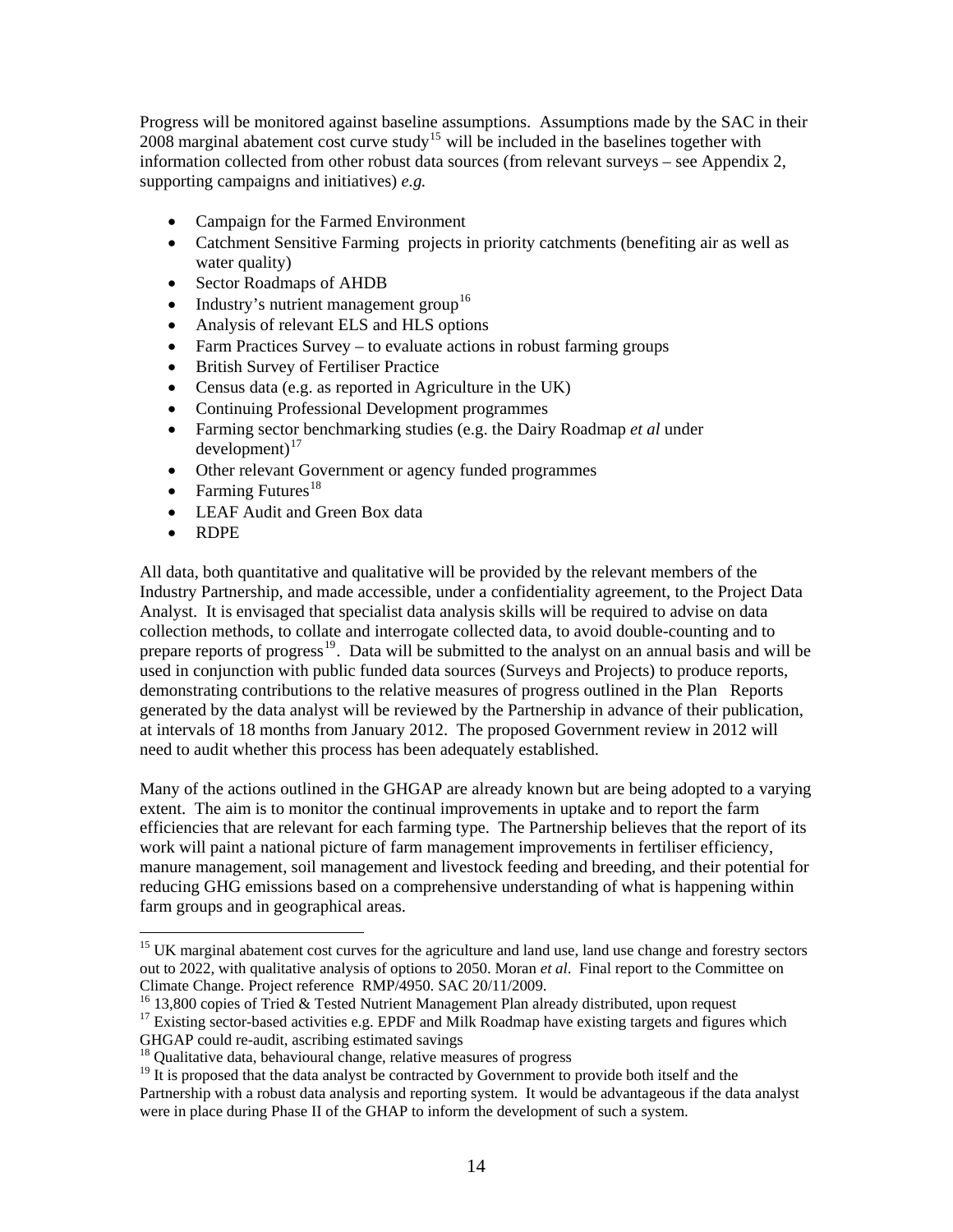## <span id="page-14-0"></span>*3.4 Data Interpretation*

The Industry Partnership proposes the establishment of an Expert Information Hub in order to meet the combined needs of Government and the industry, for the independent analysis of a robust dataset of relative measures of progress which can be converted into estimates of GHG emissions savings. It is envisaged that the contractor (Project Data Analyst) responsible for producing the industry progress reports on behalf of the Delivery and Reporting Group would be one of the 'hub' of independent experts capable of undertaking the necessary interpretation of the reported datasets into estimated  $CO<sub>2</sub>e$  mitigation. We propose that the Data Analyst has a key role in the development of the Defra surveys and other reporting mechanisms.

## <span id="page-14-1"></span>*3.5 Realistic emissions reduction potential*

Not all farming sectors have the same potential or opportunity for improvement, so it is important to understand the realistic potential for efficiency savings in each robust farming group. For example, a low uptake of advanced in-field 'precision farming' technologies in an area characterised by grassland should not be viewed as failure to implement improvement; neither should it be assumed that such technologies are fundamental to achieving efficiencies. Uptake of simple management tools and use of the recommended equipment or components (*e.g*. soil, manure analysis and trailing shoes) may offer relatively low-technology, affordable solutions to achieve the desired outcome. By comparison, a farmer with a high standard of management capability and the latest in-field technologies available may have little scope to make additional improvements, and will almost totally rely on improvements in genetics to make further progress (taking correspondingly longer for such improvements to be detectable).

Realistic expectations should be made for each farming group and the extent of action and uptake of appropriate tools measured against these. For example, only 7% of arable area has a 'high' or 'very high' potential for variable application of nitrogen, whereas a greater area has potential for variable rates of phosphate and potash – nutrients that are important determinants of nitrogen use efficiency.

The Industry Partnership looks forward to working with Government to identify the remaining potential for basic efficiency improvements through a more thorough analysis of market segmentation, and to support the adoption of new technologies and scientific advances, as they are made available through the proposed Information Hub.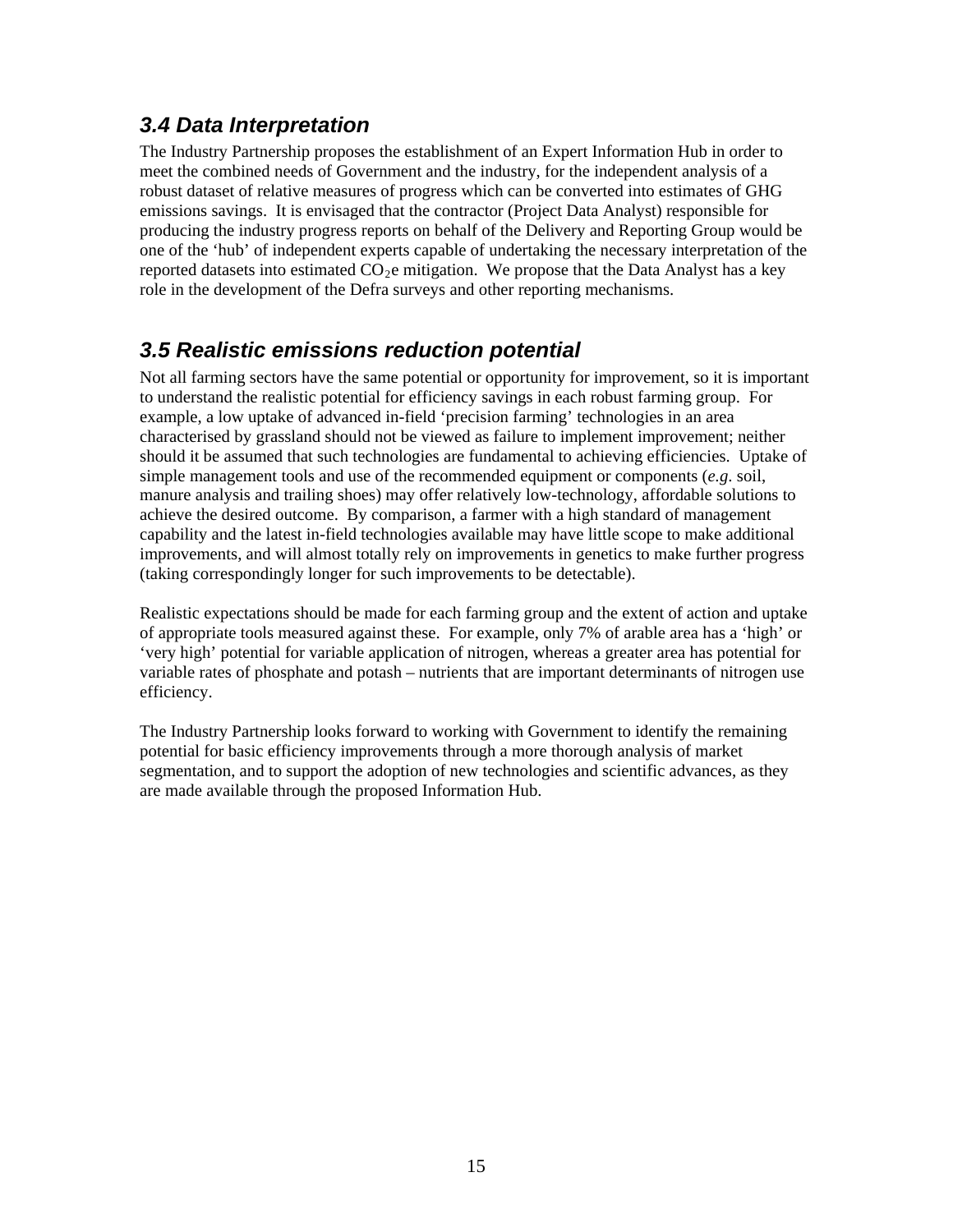# <span id="page-15-0"></span>**4. Government's contribution to addressing gaps in communications**

## <span id="page-15-1"></span>*4.1 Knowledge transfer*

Efforts will be made to reach all sectors of the farming community by the many and varied routes of communication using established channels. Inevitably the levels of successful communication resulting in positive change will also vary and there will be gaps in success. We propose that those who have the experience in working with farmers on a sector by sector basis are asked to identify where (within their current level of activities) actions could be enhanced to capture a more complete level of interest in improving farming efficiencies. Each AHDB sector and/or industry body will be asked to propose a plan as to how complementary government funding could be dovetailed into existing work programmes. A consortium approach to developing these plans could be desirable. These plans would address the gaps identified by this process and by the Government's agricultural advisory services analysis project.

We strongly recommend that these trusted routes of advice and information exchange provide the vehicles for the  $N_2O$  and CH<sub>4</sub> aspects of the government's proposed Low-Carbon Advisory Service<sup>[20](#page-15-3)</sup>. Therefore, the remit of this service would i) cover  $CO_2$  emissions by delivering advice on energy efficiency and renewables, and ii) enhance the advice on  $N_2O$  and CH<sub>4</sub> delivered through existing services.

In summary, apart from specific energy advice, we believe Government's partnership role in the GHGAP should be directed in two ways:

- i) To fill the gaps in advice and knowledge via the levy bodies and existing industry services or to enhance these services as described above, to provide any additional technical advisory support to farm that is required.
- ii) by providing long-term core support for Farming Futures or a similar project in a complementary communications role through a range of media activities.

Both of these corresponding functions are necessary. One of the biggest threats to the success of the GHGAP is the quantity of competing communications to farm. Many organisations focused on co-ordinating their activities to achieve the common aims of the Plan will help stream-line activities but the role of good communication professionals in our industry, such as that offered by Farming Futures, should not be under-estimated. Both technical and communications experts have joint roles in this Plan, providing consistent messages without duplicating effort. The role of agricultural suppliers and distributors will also be important in reaching the less efficient 'late adopter' producers.

# <span id="page-15-2"></span>*4.2 Research and Development*

The Industry Partnership is aware that the GHGAP should be viewed against the Government's longer term trajectory for GHG reductions through to 2050, and examined in the context of a range of possible scenarios associated with this timescale.

<span id="page-15-3"></span> $\overline{a}$  $20$  Such an advice forum might include AHDB, land agents, Regional Development Agencies, the Carbon Trust, FWAG, Business Link, etc. – organisations that can identify gaps in existing low-carbon advice, and develop more comprehensive services to fill these gaps.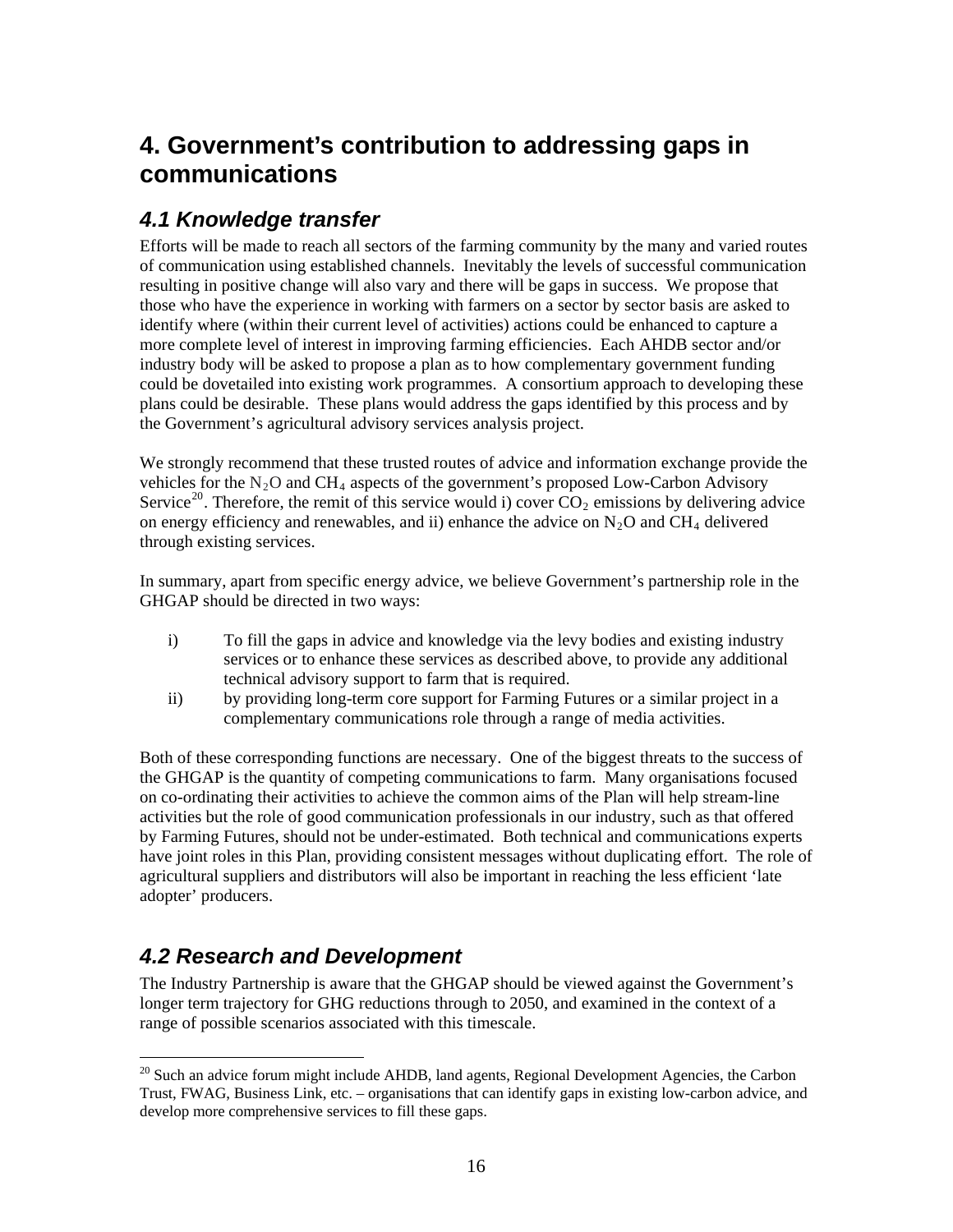Beyond 2020, possible future actions may be adopted into the Plan as new scientific evidence, technologies and products emerge. Furthermore, as the ability to account for changes in farm practice and spatial variability within the UK GHG Inventory become more sophisticated, it is likely that the level of uncertainty in estimating agriculture's GHG emissions can be reduced.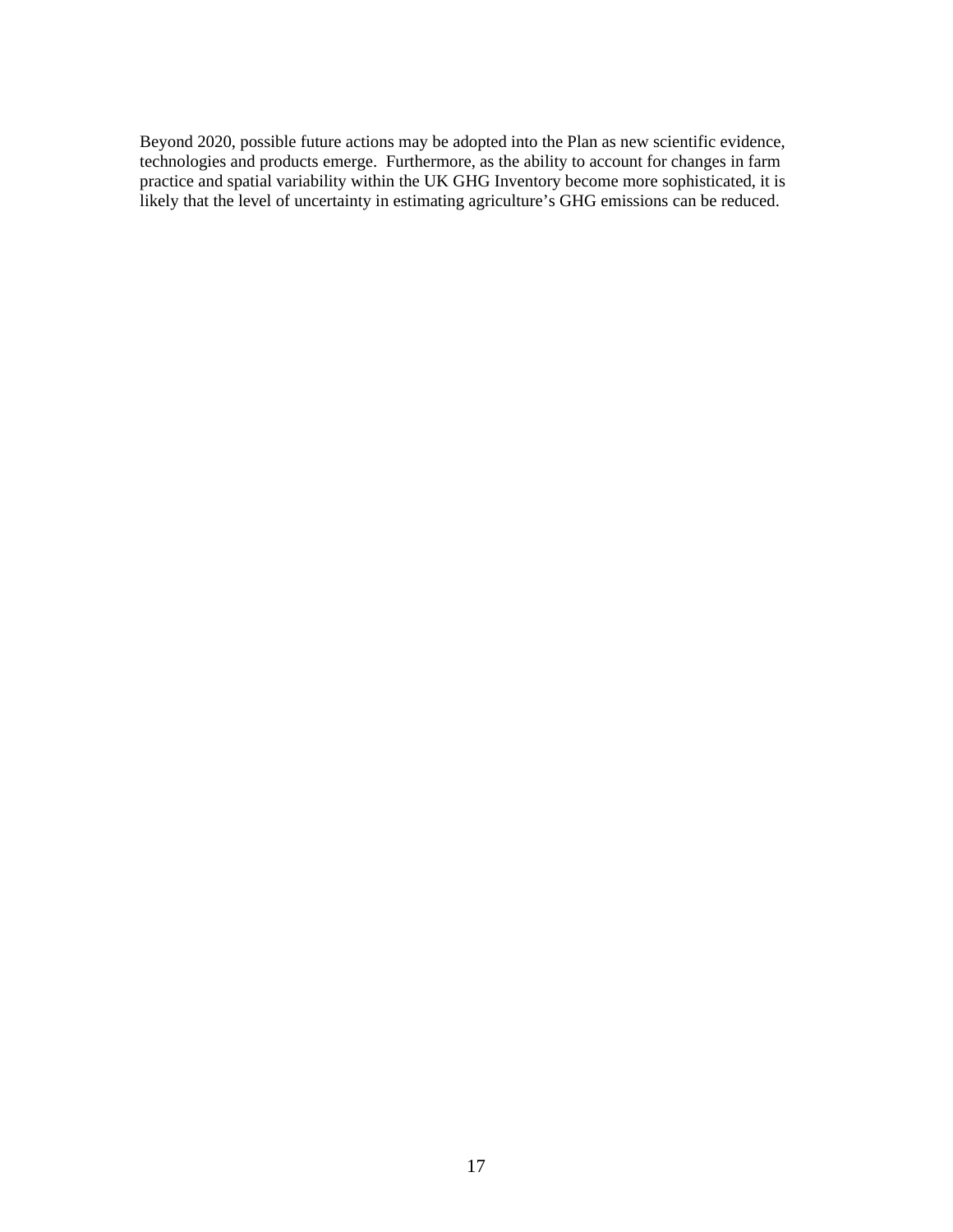# <span id="page-17-0"></span>**5. Framework of the GHG Action Plan**

For each targeted improvement in farm practice, *e.g.* improving fertiliser utilisation efficiency, manure management, it is envisaged that associated actions, delivery channels and relative measures of progress will be identified and refined. The Industry Partnership has attempted to map these proposed Aims and Actions against the Mitigation Method codes in the analyses by  $SAC<sup>21</sup>$  $SAC<sup>21</sup>$  $SAC<sup>21</sup>$  and  $\widehat{ADAS}^{22}$  $\widehat{ADAS}^{22}$  $\widehat{ADAS}^{22}$ . Actions under each Aim are mostly Voluntary Policy Instruments (ADAS, p. iv) although there is scope for some GHG savings from existing Regulatory PIs (e.g. NVZ regulations) and Economic PIs (Agri-Environment Schemes).

The table that follows is divided into two parts:

 $\overline{a}$ 

- for conformity with IPCC reporting standards. A: lists the aims and actions covered by the national inventory **so that the desired GHG reduction target (3 Mt**  $CO<sub>2</sub>e$ **)** has been satisfied through abatement of N<sub>2</sub>O and CH<sub>4</sub>,
- B: covers other abatement potential offered by the industry

### <span id="page-17-1"></span>*5.1 Limitations, risks and other issues*

The following tables should be regarded as indicative of the type of activities and scale of benefit the Industry Partnership seeks to implement. However, we anticipate that additional activities beyond the scope of the SAC and ADAS analyses will be included in the final delivery plan. This being the case, these tables do not represent an exclusive or indeed finalised statement of action.

Note also that some of the abatement potentials identified here go beyond the bounds of the SAC and ADAS analyses. These abatement potentials are based on the best available estimates at the time of writing, and they will be subject to refinement as further evidence and analysis becomes available. It is likely that individual sectors of the agriculture and horticulture industries will wish to examine in detail these potential abatement opportunities, having been presented with the framework outlined in this Action Plan. The proportion of abatement allocated to particular actions in particular sectors may therefore change, as sectoral analyses are refined and the validity of particular assumptions is challenged.

The relative measures of progress towards achieving the abatement potentials are considered realistic at the time of writing. However, it must be borne in mind that externalities such as animal disease outbreaks or extreme weather conditions may impede progress towards these goals.

<span id="page-17-2"></span><sup>&</sup>lt;sup>21</sup> UK marginal abatement cost curves for the agriculture and land use, land use change and forestry sectors out to 2022, with qualitative analysis of options to 2050. Moran *et al*. Final report to the Committee on Climate Change. Project reference RMP/4950. SAC 20/11/2009.

<span id="page-17-3"></span><sup>&</sup>lt;sup>22</sup> Analysis of policy instruments for reducing greenhouse gas emissions from agriculture, forestry and land management. Project RMP/5142, ADAS May 2009. 144 pp.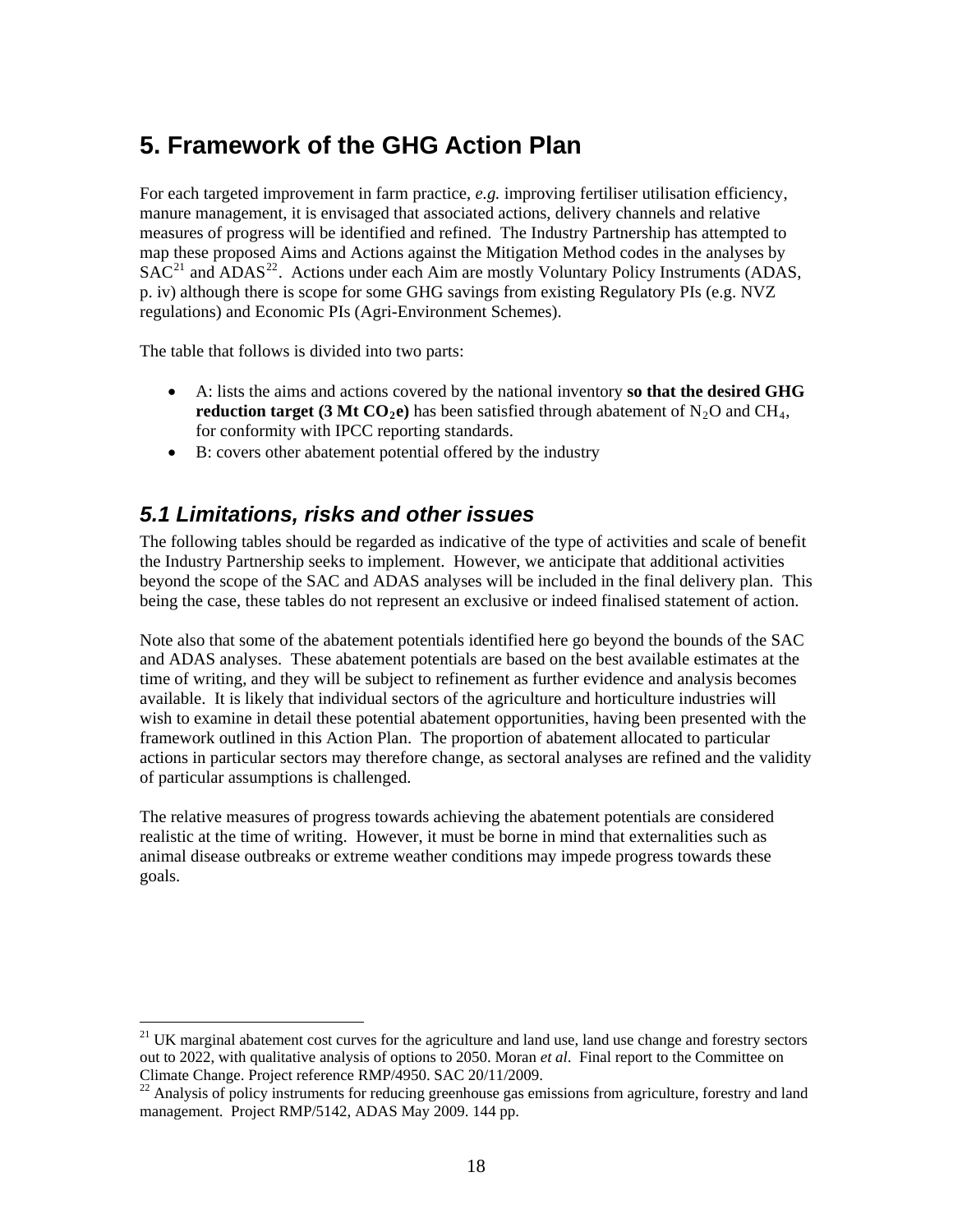#### A: GHGAP aims and actions to deliver N<sub>2</sub>O and CH<sub>4</sub> emissions reductions from agriculture in England recognised by the **national inventory for the 2018-2022 budgetary period (Mt CO2e/year)**

| Aim                                                                                    | <b>Action</b>                                                                                 | <b>Possible</b><br>abatement<br>potential 2020<br>Mt $CO2e/year$ | <b>SAC</b><br>report<br>code            | Relative measures of progress <sup>23</sup>                                                    |                                                                                                                          |                                                                                                   | <b>Delivery channel</b>                                                                         |
|----------------------------------------------------------------------------------------|-----------------------------------------------------------------------------------------------|------------------------------------------------------------------|-----------------------------------------|------------------------------------------------------------------------------------------------|--------------------------------------------------------------------------------------------------------------------------|---------------------------------------------------------------------------------------------------|-------------------------------------------------------------------------------------------------|
|                                                                                        |                                                                                               |                                                                  |                                         | 2012                                                                                           | 2015                                                                                                                     | 2020                                                                                              |                                                                                                 |
| <b>Nutrients</b>                                                                       |                                                                                               |                                                                  |                                         |                                                                                                |                                                                                                                          |                                                                                                   |                                                                                                 |
| Reduce $N_2O$ per<br>unit of N applied<br>(optimise N per<br>tonne marketable<br>crop) | <b>Nutrient Management</b><br>Planning and application<br>practice (inc timing) <sup>24</sup> | 0.6Mt                                                            | AG, AJ,<br>AE, AD,<br>AB, AL,<br>AM, AH | Plan of suitable<br>standard <sup>25</sup> used on<br>an additional 30%<br>of ag land. $^{26}$ | Plan of suitable<br>standard used on an<br>additional 40% of<br>ag land.<br>Potential new<br>advice on N<br>timing. $27$ | Improved timing of<br>N applications<br>realise a further 5%<br>in N utilisation<br>efficiencies. | Industry<br>Advice <sup>28</sup> ; NVZ<br>Action Programme;<br>Cross compliance;<br><b>RTFO</b> |
|                                                                                        | Differential application of<br>fertiliser (variable rate<br>technologies)                     |                                                                  |                                         | Cost savings or<br>improved output<br>from an additional<br>5% of tilled land                  | Cost savings or<br>improved output<br>from an additional<br>10% of tilled land                                           | Cost savings or<br>improved output<br>from an additional<br>15% of tilled land                    | Fertiliser suppliers;<br>Specialist services;<br>Industry advice                                |

<span id="page-18-0"></span> $^{23}$  Extracted from datasets referenced in section 3.3 and Appendix 2. These may deviate markedly from those suggested here in the light of circumstances, experience and new evidence

<span id="page-18-1"></span> $^{24}$  Manures, fertilisers and other organic sources (inc. recycled nutrients/ co products) both individually and in combination. Possible areas of focus: machinery calibration and accurate application of recommended rates

<span id="page-18-2"></span><sup>&</sup>lt;sup>25</sup> Industry's Tried & Tested Nutrient Management Plan is the standard

<span id="page-18-3"></span><sup>&</sup>lt;sup>26</sup> RTFO (Renewable Transport Fuels Obligation) on crops grown for biofuels promotes similar 'sustainability approach' for other crops on the farm

<span id="page-18-4"></span><sup>&</sup>lt;sup>27</sup> New advice available to farmers giving added % efficiency

<span id="page-18-5"></span><sup>&</sup>lt;sup>28</sup> Including Fertiliser Advisers Certification and Training Scheme (FACTS) http://www.factsinfo.org.uk/facts/; Tried & Tested; MANNER and PLANET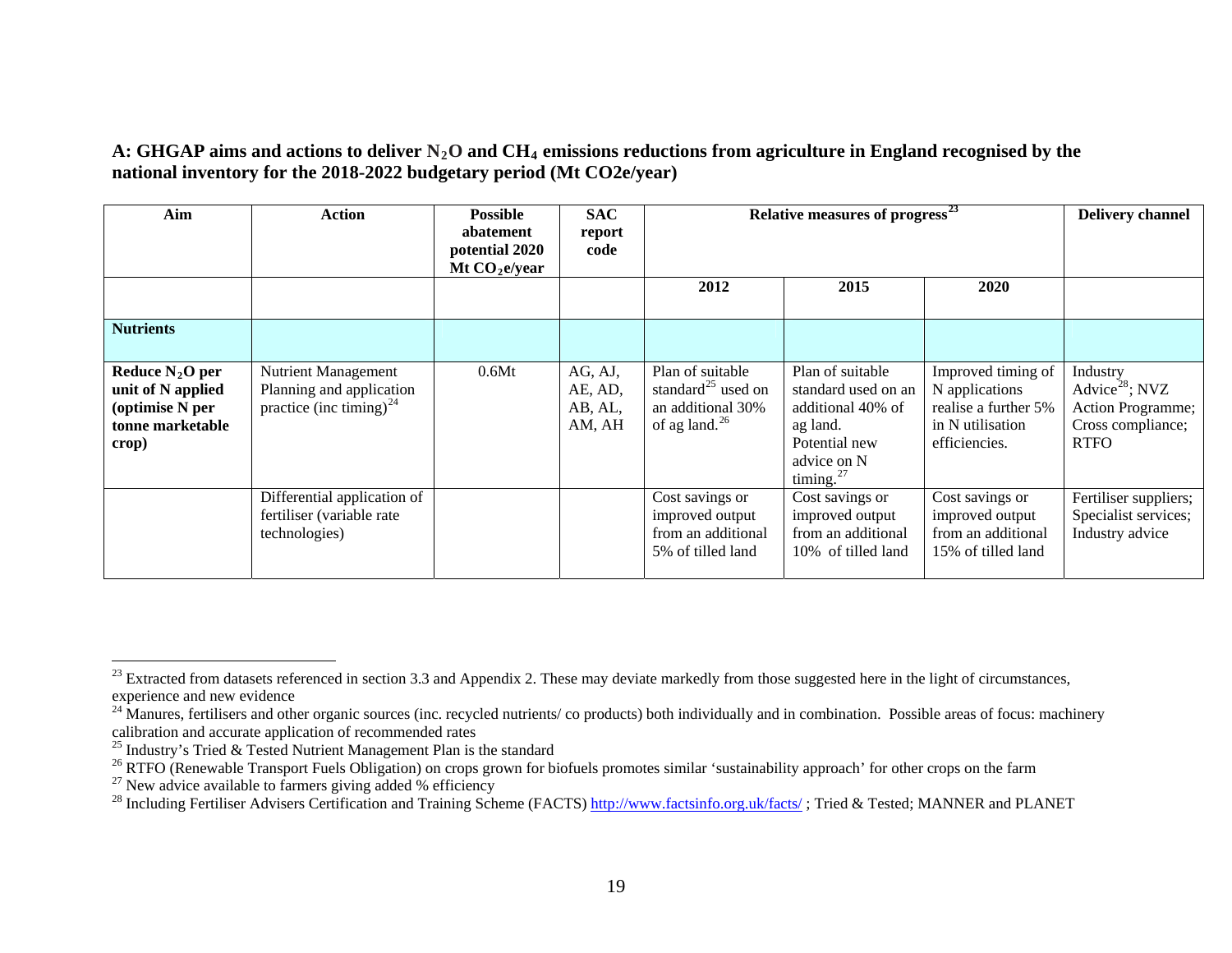| Aim              | <b>Action</b>                                                                                                       | <b>Possible</b><br>abatement<br>potential 2020<br>Mt $CO2e/year$ | <b>SAC</b><br>report<br>code | <b>Relative measures of progress</b>                                                                                                 | <b>Delivery channel</b>                                                                                                                                                                       |                                                                                                                                                                    |                                                                                                      |
|------------------|---------------------------------------------------------------------------------------------------------------------|------------------------------------------------------------------|------------------------------|--------------------------------------------------------------------------------------------------------------------------------------|-----------------------------------------------------------------------------------------------------------------------------------------------------------------------------------------------|--------------------------------------------------------------------------------------------------------------------------------------------------------------------|------------------------------------------------------------------------------------------------------|
| <b>Nutrients</b> |                                                                                                                     |                                                                  |                              |                                                                                                                                      |                                                                                                                                                                                               |                                                                                                                                                                    |                                                                                                      |
|                  | Manure management <sup>29</sup> -<br>based on manure<br>management plans                                            | 0.1Mt                                                            | AJ, AE,<br>AO, AB            | Improved nutrient<br>utilisation<br>efficiencies of<br>manures achieved<br>on an additional<br>20% of grassland<br>2% of tilled land | Improved<br>utilisation<br>efficiencies of<br>manures achieved<br>on an additional<br>30% of grassland,<br>5% of tilled land<br>Potential new<br>advice available                             | Possible further<br>efficiencies of 10-<br>20% through<br>nitrification<br>inhibition $30$ .<br>Further 5% in<br>manure N<br>utilisation from<br>latest guidelines | <b>NVZ</b> Action<br>Programme; Cross<br>compliance;<br>Government advice<br>support; EA; CSF        |
|                  | Soil and manure testing <sup>31</sup><br>Participation in local<br>resource protection<br>initiatives <sup>32</sup> |                                                                  | AG, AJ,<br>AE, AL<br>AD      |                                                                                                                                      | Cost savings/<br>improved output<br>from an additional<br>20% of grassland<br>15% of tilled land<br>Reduced pressure<br>of nutrient loadings<br>to water by<br>additional $5\%$ <sup>33</sup> | Cost savings/<br>improved output<br>from an additional<br>30% of grassland<br>Reduced pressure<br>of nutrient loadings<br>to water by<br>additional 10%            | Industry advice<br>$CSF - i$ ) national<br>strategic actions<br>and ii) priority<br>actions plus CFE |

<span id="page-19-0"></span><sup>&</sup>lt;sup>29</sup> Application to land of manures and slurries only.

<span id="page-19-1"></span> $30$  Cost/benefit of inhibitors is a constraint. Government to address cost issues associated with this opportunity.

<sup>&</sup>lt;sup>31</sup> Generally farms ordering fertiliser and feeds without in-house knowledge or advice

<span id="page-19-3"></span><span id="page-19-2"></span> $32$  Farms in areas without strong co-ordination activities (e.g. Catchment Sensitive Farming) in the region. To improve soil protection & nutrient management planning & resource (input) efficiencies.

<span id="page-19-4"></span><sup>&</sup>lt;sup>33</sup> Improving crop recovery and risk of loss as  $N_2O$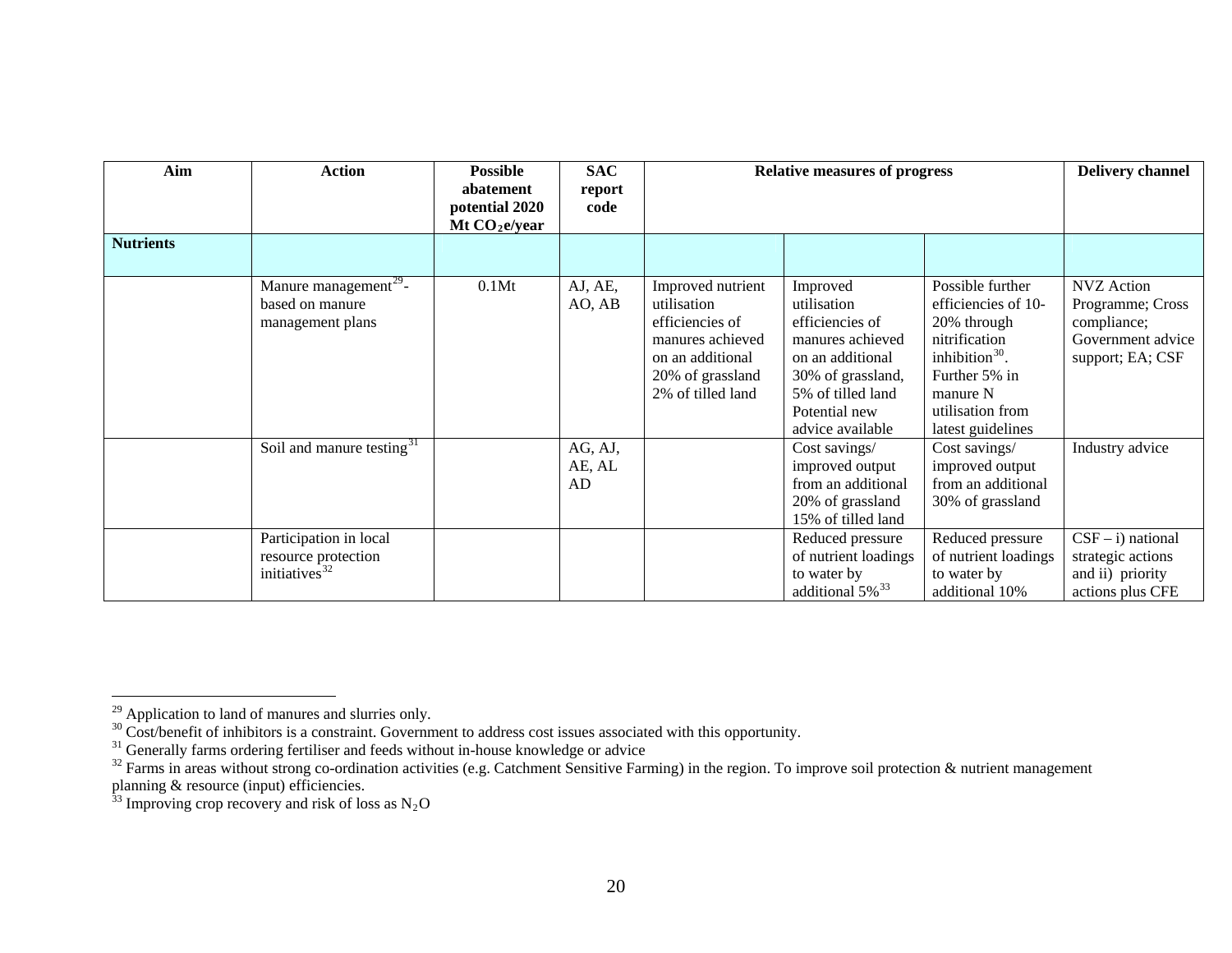| Soil and land<br>management <sup>34</sup>                                                        | Uptake of Soil<br>Management Plans.<br>Continue and enhance<br>training and education in<br>soil management <sup>35</sup> |       |                          | Soil structure<br>improvements to<br>additional 20% of<br>farmed area                                                                                                                                   | Potential for<br>adoption of new<br>guidance based on<br>research adds to %                                                                                                   | Industry advice;<br>Environmental<br>Stewardship;<br><b>CSF</b>       |
|--------------------------------------------------------------------------------------------------|---------------------------------------------------------------------------------------------------------------------------|-------|--------------------------|---------------------------------------------------------------------------------------------------------------------------------------------------------------------------------------------------------|-------------------------------------------------------------------------------------------------------------------------------------------------------------------------------|-----------------------------------------------------------------------|
| <b>Selection of crop</b><br>varieties with traits<br>which favour<br>reduced $N_2O$<br>emissions |                                                                                                                           | 0.1Mt |                          |                                                                                                                                                                                                         | Selection and<br>generation of<br>enhanced<br>varieties. <sup>36</sup> High<br>starch varieties<br>may improve N<br>utilisation 10-<br>$15 + \%$                              | NIAB; AIC seed<br>suppliers; Qualified<br>advisers and<br>agronomists |
| Reduce $NH3$<br>emissions $37$                                                                   | Manure management and<br>urea N- increased risk of<br>loss from AD digestate                                              |       | AJ, AE,<br>AO, AD,<br>AM | Changes to<br>livestock housing<br>reduce emissions<br>by additional 5%. <sup>38</sup><br>Manure and slurry<br>handling storage<br>and spreading<br>reduce emissions<br>by additional 5%. <sup>39</sup> | Changes to<br>livestock housing<br>reduce emissions<br>by additional 10%.<br>Manure and slurry<br>handling storage<br>and spreading<br>reduce emissions<br>by additional 10%. | Levy bodies;<br>Government<br>advisory support;<br>Industry advice    |

<span id="page-20-0"></span> $34$  Climate (soil temperature and wetness) and soil type are the most significant determinant of nitrous oxide emissions

<span id="page-20-1"></span><sup>&</sup>lt;sup>35</sup> This includes knowledge of cultivation techniques, benefits of drainage and reduced compaction from wheelings/animals. The declining numbers of soil scientists is of concern in this area.

<span id="page-20-2"></span><sup>&</sup>lt;sup>36</sup> This includes nutrient efficient varieties. Potential for high starch varieties for biofuels to improve actual nitrogen utilisation.

<span id="page-20-3"></span><sup>&</sup>lt;sup>37</sup> Although not a GHG, ammonia (NH<sub>3</sub>) is included here, because of the strong linkage between existing actions focused on NH<sub>3</sub> and beneficial nutrient and livestock management.

<span id="page-20-4"></span><sup>&</sup>lt;sup>38</sup> Housing improvements and management

<span id="page-20-5"></span> $39$  Includes in-house handling and spreading using low NH<sub>3</sub> emission application equipment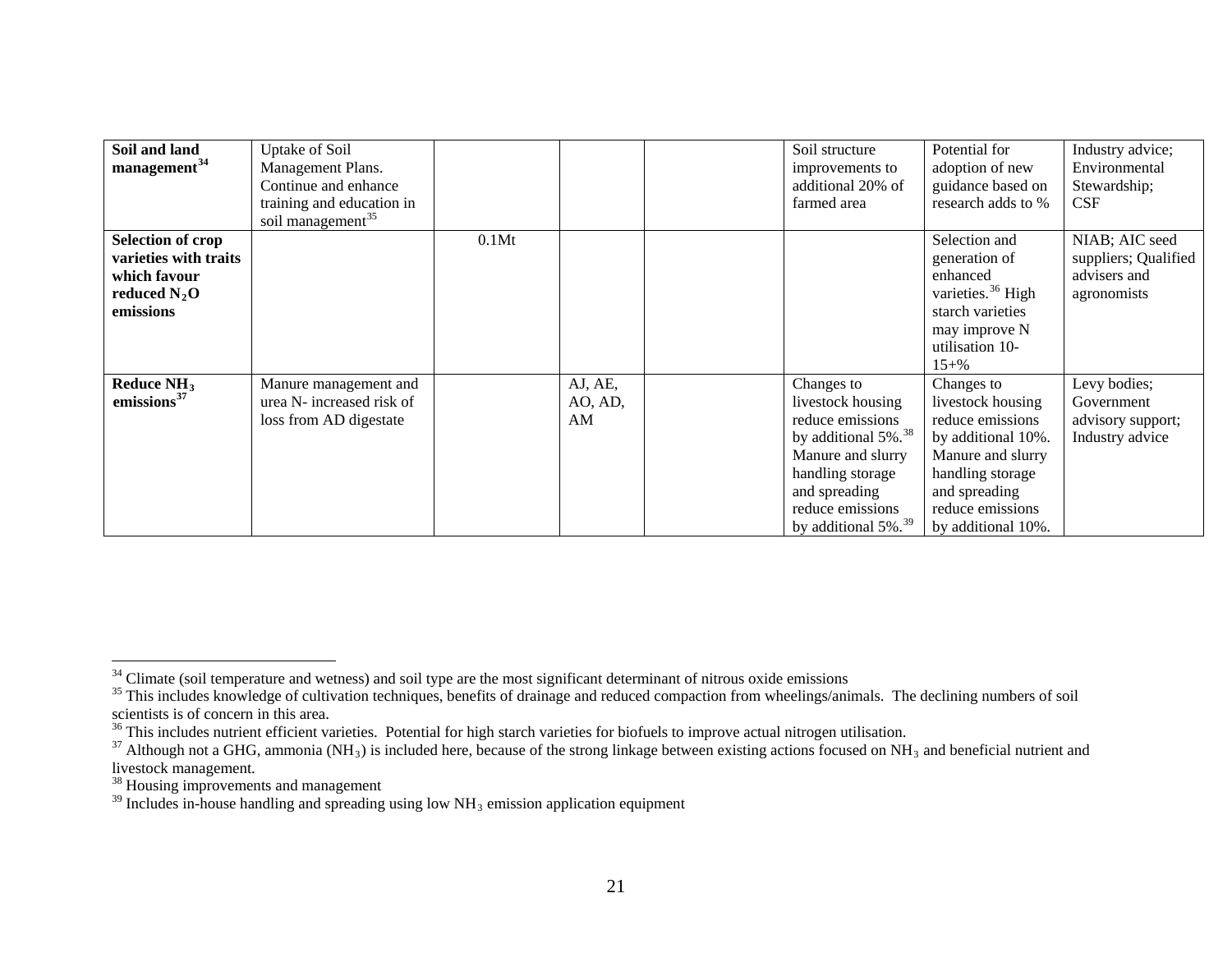| Aim                                                                   | <b>Action</b>                                             | <b>Possible</b><br>abatement<br>potential 2020<br>Mt $CO2e/year$ | <b>SAC</b><br>report<br>code                                  | <b>Relative measures of progress</b>                                                                                                                                                                               |                                                                                                                                                                                                                      |                                                                                                                                                                                                                              | <b>Delivery channel</b>                                                      |
|-----------------------------------------------------------------------|-----------------------------------------------------------|------------------------------------------------------------------|---------------------------------------------------------------|--------------------------------------------------------------------------------------------------------------------------------------------------------------------------------------------------------------------|----------------------------------------------------------------------------------------------------------------------------------------------------------------------------------------------------------------------|------------------------------------------------------------------------------------------------------------------------------------------------------------------------------------------------------------------------------|------------------------------------------------------------------------------|
|                                                                       |                                                           |                                                                  |                                                               | 2012                                                                                                                                                                                                               | 2015                                                                                                                                                                                                                 | 2020                                                                                                                                                                                                                         |                                                                              |
| <b>Livestock</b>                                                      |                                                           |                                                                  |                                                               |                                                                                                                                                                                                                    |                                                                                                                                                                                                                      |                                                                                                                                                                                                                              |                                                                              |
| Reduce CH <sub>4</sub> and<br>$N_2$ O from manures<br>and slurries    | Overall manure and slurry<br>management                   |                                                                  | FA, FB,<br>FC, FD,<br>GA, GB,<br>GC, GD,<br>IA, IB, IC,<br>ID | Additional 5% of<br>land (i.e. that<br>outside NVZs<br>adopting parallel<br>good application<br>practice)<br>Additional 5% of<br>land in NVZs<br>adopting improved<br>manure/slurry<br>handling and<br>application | Additional 10% of<br>land (i.e. that<br>outside NVZs<br>adopting parallel<br>good application<br>practice)<br>Additional 10% of<br>land in NVZs<br>adopting improved<br>manure/slurry<br>handling and<br>application | Additional 15% of<br>land ( <i>i.e.</i> that<br>outside NVZs<br>adopting parallel<br>good application<br>practice)<br>Additional 15% of<br>land in NVZs<br>adopting improved<br>manure/slurry<br>handling and<br>application |                                                                              |
|                                                                       | Deployment of on-farm<br>AD systems                       | $0.55 - 0.6 \text{ Mt}^{40}$                                     | EB, EC,<br>EE, EF,<br>EH, EI                                  | 1-2% of manures,<br>or ~1-2 M tonnes <sup>41</sup>                                                                                                                                                                 | 8% of manures                                                                                                                                                                                                        | 20% of manures                                                                                                                                                                                                               | Private sector<br>sales; AD<br>Implementation<br>Plan; AD Portal<br>web site |
| <b>Manipulation of</b><br>ruminant diets to<br>reduce CH <sub>4</sub> | Dietary changes and<br>beneficial additives <sup>42</sup> | 0.5                                                              |                                                               |                                                                                                                                                                                                                    | Potential for<br>estimated 5% <sup>43</sup>                                                                                                                                                                          | Potential adoption<br>of more efficient<br>dietary<br>formulations may                                                                                                                                                       | Levy bodies;<br>Industry advice                                              |

<span id="page-21-3"></span><span id="page-21-2"></span><span id="page-21-0"></span> $^{40}$  Based on 1000 plants processing and abating emissions from 20% of all UK manures. CH<sub>4</sub> from UK manure management = 119,500 tonnes (2005) or 2.75 MtCO<sub>2</sub>e (3 MtCO<sub>2</sub>e if GWP=25 not 23). Uncertainty (as of February 2010) about level of uptake of smaller-scale on-farm AD, given proposed levels of Feed-in Tariffs. Larger AD projects more likely supported by both Renewables Obligation and Feed-in Tariffs

<span id="page-21-1"></span><sup>&</sup>lt;sup>41</sup> Mostly pig, beef and dairy, processed by  $>50$  AD plants and applied to land as digestate.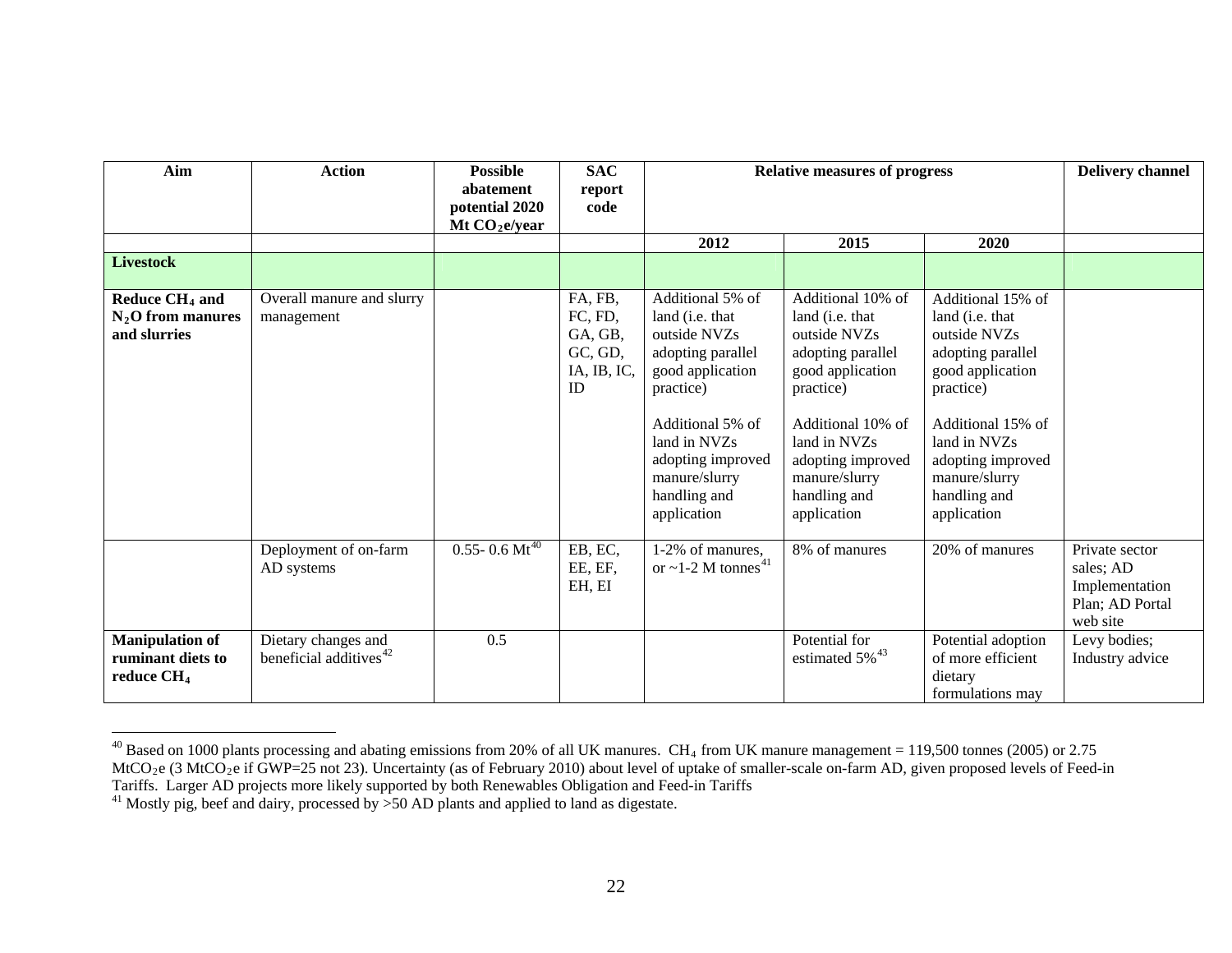| <b>TOTAL ESTIMATED ABATEMENT 49</b>                                                            |                                                           | $2.95 - 3$ Mt |                   |                                                                                                           |                                                                                                                         |                                                                                          |
|------------------------------------------------------------------------------------------------|-----------------------------------------------------------|---------------|-------------------|-----------------------------------------------------------------------------------------------------------|-------------------------------------------------------------------------------------------------------------------------|------------------------------------------------------------------------------------------|
| <b>Increased</b><br>productivity, lower<br>$CH4$ per animal                                    | Improved health and<br>welfare of livestock <sup>48</sup> |               |                   |                                                                                                           |                                                                                                                         |                                                                                          |
| <b>Overall feed</b><br>efficiencies <sup>44</sup><br>- reducing $N_2O$ and<br>$CH4$ per animal | Optimal livestock<br>feeding <sup>45</sup>                | 1.1           | CG, BF,<br>BI, BB | Numbers fed to a<br>recognised feeding<br>plan/regime.<br>An additional 20%<br>of livestock <sup>46</sup> | 15%<br>Added benefits of<br>animals bred with<br>improved<br>conversion<br>efficiencies-more<br>likely post $2020^{47}$ | Nutritionists; Levy<br>boards; Vets;<br>Industry advice;<br>Government advice<br>support |
|                                                                                                |                                                           |               |                   |                                                                                                           | reduce emissions<br>by a further 10-                                                                                    |                                                                                          |

42 Conflicting legislation and evidence base for change

- <span id="page-22-0"></span> $44$  Optimise N per kg meat/ N per litre milk
- <sup>45</sup> N in feed; animal nutrition efficiency. Need to look at available information and advice on feed management systems on farm

<sup>43</sup> Through application of existing knowledge and new R&D

<span id="page-22-2"></span><span id="page-22-1"></span><sup>&</sup>lt;sup>46</sup> Potential for co products of biofuels to displace a % of imported feed (increased demand for domestic wheat a constraint.)

<span id="page-22-3"></span><sup>&</sup>lt;sup>47</sup> Measures likely to be superceded by units of performance by species type – converted into  $CO_2e$  and results from actual farm benchmarking studies - provided by for example: Dairy Co, EBLEX & BPEX.

<span id="page-22-4"></span> $48^{\frac{48}{3}}$  The Industry Partnership is aware that there may be potential benefits of improved livestock health in reducing emissions but feels there is insufficient evidence at this stage to clearly identify measures of progress

<span id="page-22-5"></span><sup>&</sup>lt;sup>49</sup> For aims and actions listed in Table A. The Partnership has for the most part utilised the abatement potential identified by the SAC and ADAS which are the best available estimates at the time of writing. The proportion of abatement allocated to particular actions in particular sectors are likely to change, as sectoral analyses are refined and the validity of particular assumptions is challenged.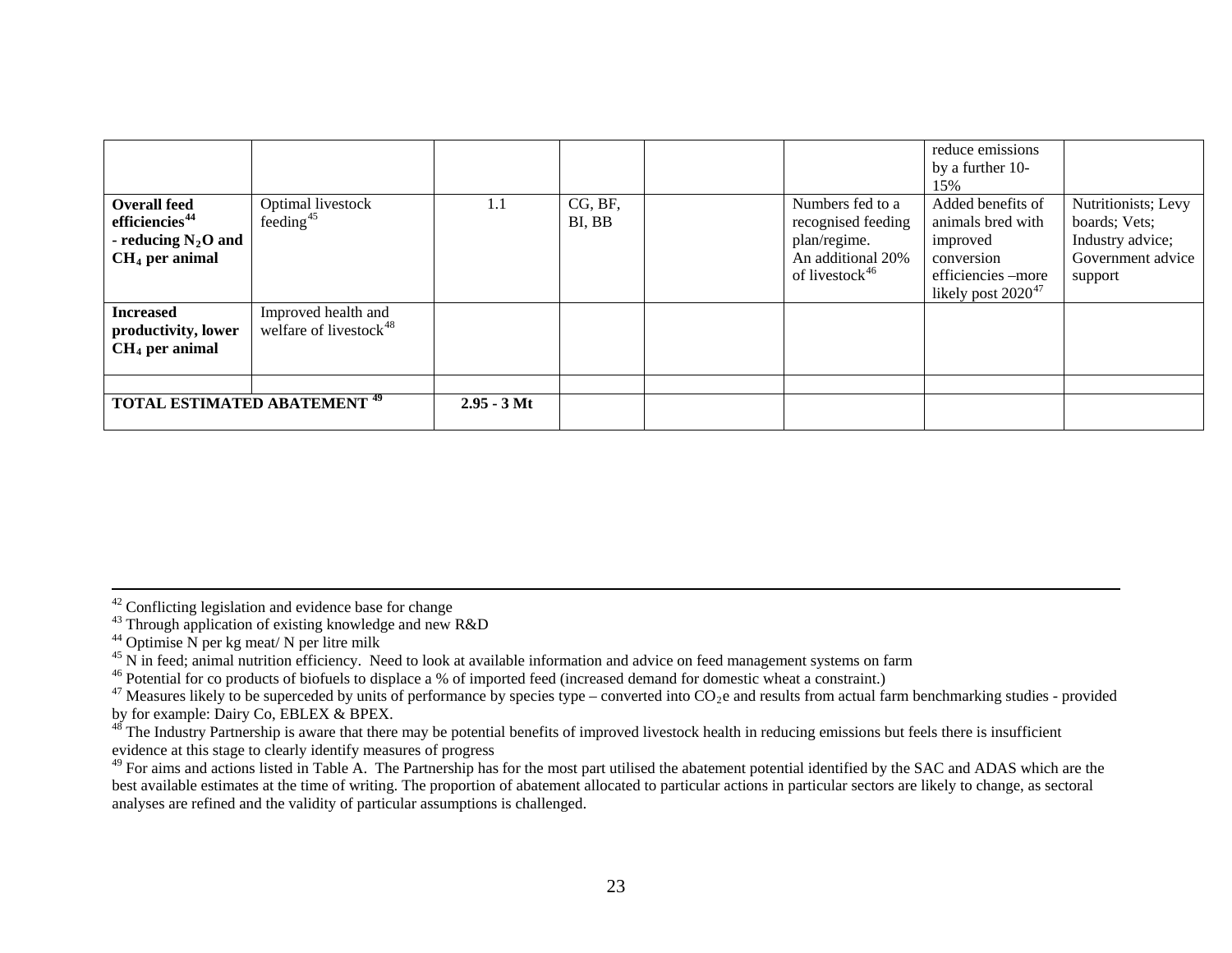#### **B: GHGAP aims and actions to deliver emissions reductions associated with agriculture in England but currently not recognised by the national inventory for the 2018-2022 budgetary period**

| Aim                                                                                                             | <b>Action</b>                                                                                               | <b>Possible</b><br>abatement<br>potential 2020<br>Mt $CO2e/year$ | <b>SAC</b><br>report<br>code                   |      | <b>Relative measures of progress</b>                                                                     |                                                                                                          |  |
|-----------------------------------------------------------------------------------------------------------------|-------------------------------------------------------------------------------------------------------------|------------------------------------------------------------------|------------------------------------------------|------|----------------------------------------------------------------------------------------------------------|----------------------------------------------------------------------------------------------------------|--|
|                                                                                                                 |                                                                                                             |                                                                  |                                                | 2012 | 2015                                                                                                     | 2020                                                                                                     |  |
| <b>Nutrients</b>                                                                                                |                                                                                                             |                                                                  |                                                |      |                                                                                                          |                                                                                                          |  |
| $N_2$ O abatement in<br>N fertiliser<br>manufacture <sup>50</sup> -<br><b>European and</b><br>global production | Investment in abatement<br>to realise 50% reduction<br>of current $N_2O$ levels in<br>Europe by $2015^{51}$ | $>$ 3 Mt<br>abatement from<br>total wheat<br>area <sup>52</sup>  | Indirect<br>emissions<br>from farm<br>products |      | More than 75 % of<br>AN-based fertiliser<br>consumed on<br>England's farmed<br>from abated<br>facilities | More than 85 % of<br>AN-based fertiliser<br>consumed on<br>England's farmed<br>from abated<br>facilities |  |
| <b>Livestock</b>                                                                                                |                                                                                                             |                                                                  |                                                |      |                                                                                                          |                                                                                                          |  |
| <b>Compound feed</b><br>energy savings<br>$(CO2)$ – domestic<br>production only                                 |                                                                                                             |                                                                  | Indirect<br>emissions<br>from farm<br>products |      | CC Agreements<br>commit animal<br>feed mills (UK) to<br>reduce $CO2$<br>emissions by an<br>additional 7% |                                                                                                          |  |

<span id="page-23-0"></span><sup>&</sup>lt;sup>50</sup> Indirect emissions, not counted as part of the agricultural inventory but an important upstream area for mitigation

<sup>&</sup>lt;sup>51</sup> Calculations based on Ammonium nitrate (AN). Future work may include understanding amount of fertiliser imported from non abated facilities

<span id="page-23-1"></span><sup>&</sup>lt;sup>52</sup> Indirect emissions, not counted as part of the agricultural inventory but an important upstream area for mitigation. Additional mitigation for other crops to be calculated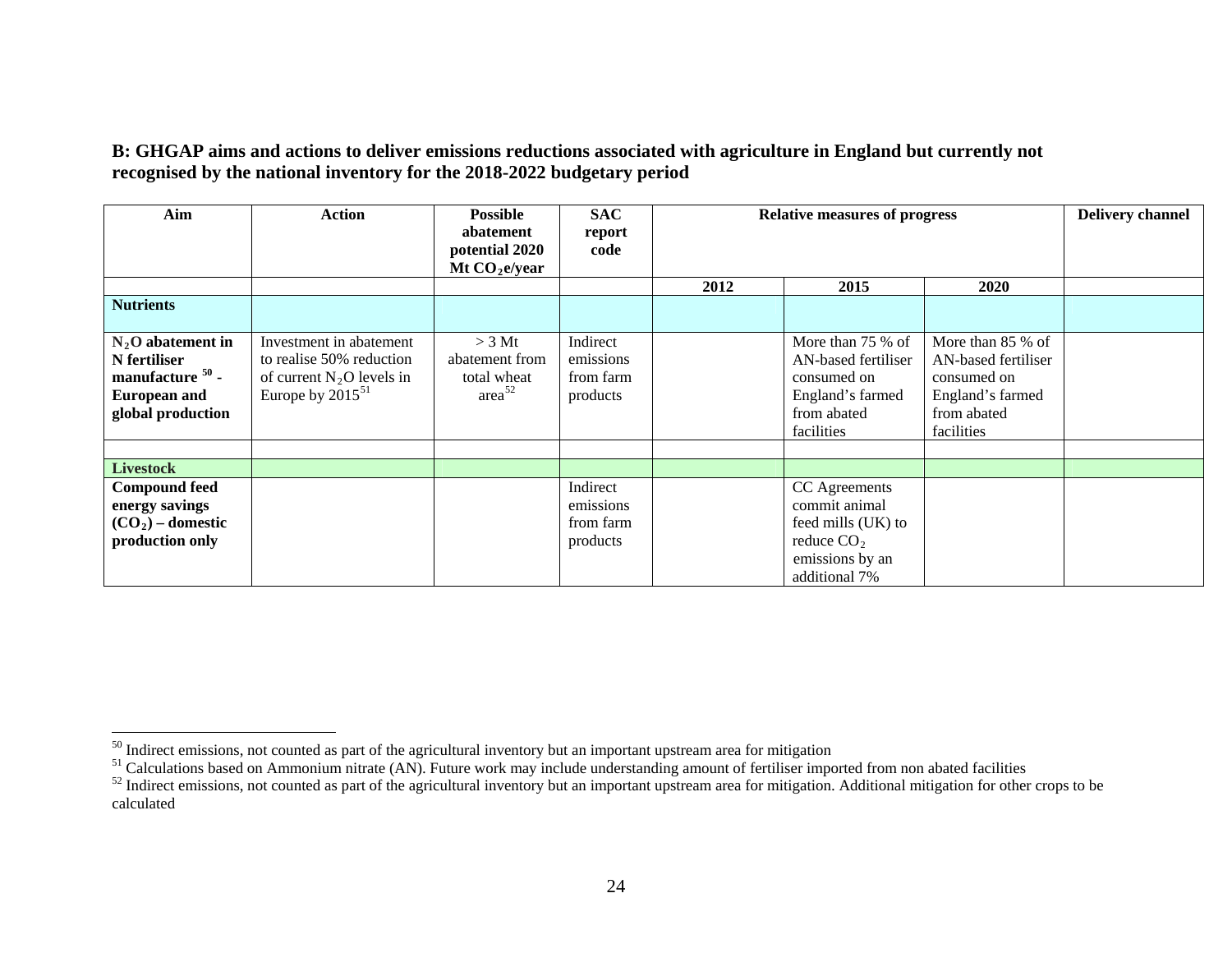| Aim                                                      | <b>Action</b>                                                                                                                                | <b>Possible</b><br>abatement<br>potential 2020<br>Mt $CO2e/year$ | <b>SAC</b><br>report<br>code | <b>Relative measures of progress</b>                                           | <b>Delivery channel</b>                                                                      |             |                                                                                                                    |
|----------------------------------------------------------|----------------------------------------------------------------------------------------------------------------------------------------------|------------------------------------------------------------------|------------------------------|--------------------------------------------------------------------------------|----------------------------------------------------------------------------------------------|-------------|--------------------------------------------------------------------------------------------------------------------|
|                                                          |                                                                                                                                              |                                                                  |                              | 2012                                                                           | 2015                                                                                         | <b>2020</b> |                                                                                                                    |
| <b>Energy efficiency</b><br>and renewables <sup>53</sup> |                                                                                                                                              |                                                                  |                              |                                                                                |                                                                                              |             |                                                                                                                    |
| <b>Energy</b>                                            | Improve energy efficiency<br>of farm vehicles <sup>54</sup><br>Reduce fuel consumption<br>due to variable rate<br>technologies <sup>55</sup> |                                                                  |                              | Industry fleet<br>average figures of<br>% fuel<br>reductions <sup>56</sup>     |                                                                                              |             | Accelerated vehicle<br>replacement?;<br>Government advice<br>support; 'Seed<br>Financing'                          |
|                                                          | Improve energy efficiency<br>of farm buildings and on-<br>farm processing $57$<br>Improve building design<br>and management                  | $0.03 \text{ Mt}^{58}$                                           |                              | Successful<br>applications to CT<br>loan scheme                                |                                                                                              |             | Government advice<br>support; CT loans;<br>RDPE support;<br><b>Climate Change</b><br>Levy Agreements <sup>59</sup> |
|                                                          | Renewable energy supply<br>(vehicles, buildings, on-<br>farm processing, exported<br>energy and fuels) <sup>60</sup>                         | $19.2 \overline{\mathrm{Mt}}^{61}$                               |                              | Uptake of local<br>and regional grant<br>support; data from<br>FIT, RHI and RO | also data from UK<br><b>National Action</b><br>Plan for Renewable<br><b>Energy Directive</b> |             | Government advice<br>support; CT loans;<br><b>RDPE</b> support                                                     |

<span id="page-24-0"></span><sup>&</sup>lt;sup>53</sup> Not included in SAC report

<span id="page-24-4"></span> $57$  Eligible for proposed Carbon Trust (CT) interest-free loans for energy efficiency and low-carbon energy, savings easily measurable – could CT support be extended to include non- $CO<sub>2</sub>$  GHG savings such as precision fertiliser spreaders?

<span id="page-24-6"></span><span id="page-24-5"></span><sup>58</sup> Based on 1000 x £12k loans @ 2.5 t  $CO_2/\text{\textsterling}1000$ 

<sup>59</sup> Climate Change Agreements for specific sectors

 $60$  Some technologies potentially eligible for CT loans

<span id="page-24-8"></span><span id="page-24-7"></span><sup>61</sup> Electricity, heat, solid biomass fuels and transport. 3.3 MtCO<sub>2</sub> displaced as direct electricity (6 TWh from 500 MW AD + 1.75 TWh from 1000 MW wind, hydro and PV, displacing UK grid average electricity at 0.43 tCO<sub>2</sub>/MWh); 1.6 Mt as heat based on 6 TWh from AD/CHP, displacing oil at 73 tCO<sub>2</sub>/PJ; 11.5 Mt

<span id="page-24-2"></span><span id="page-24-1"></span><sup>&</sup>lt;sup>54</sup> For discussion with AEA<br><sup>55</sup> ~50% reduction resulting from fewer passes and advances in crop protection

<span id="page-24-3"></span> $56$  To be confirmed by AEA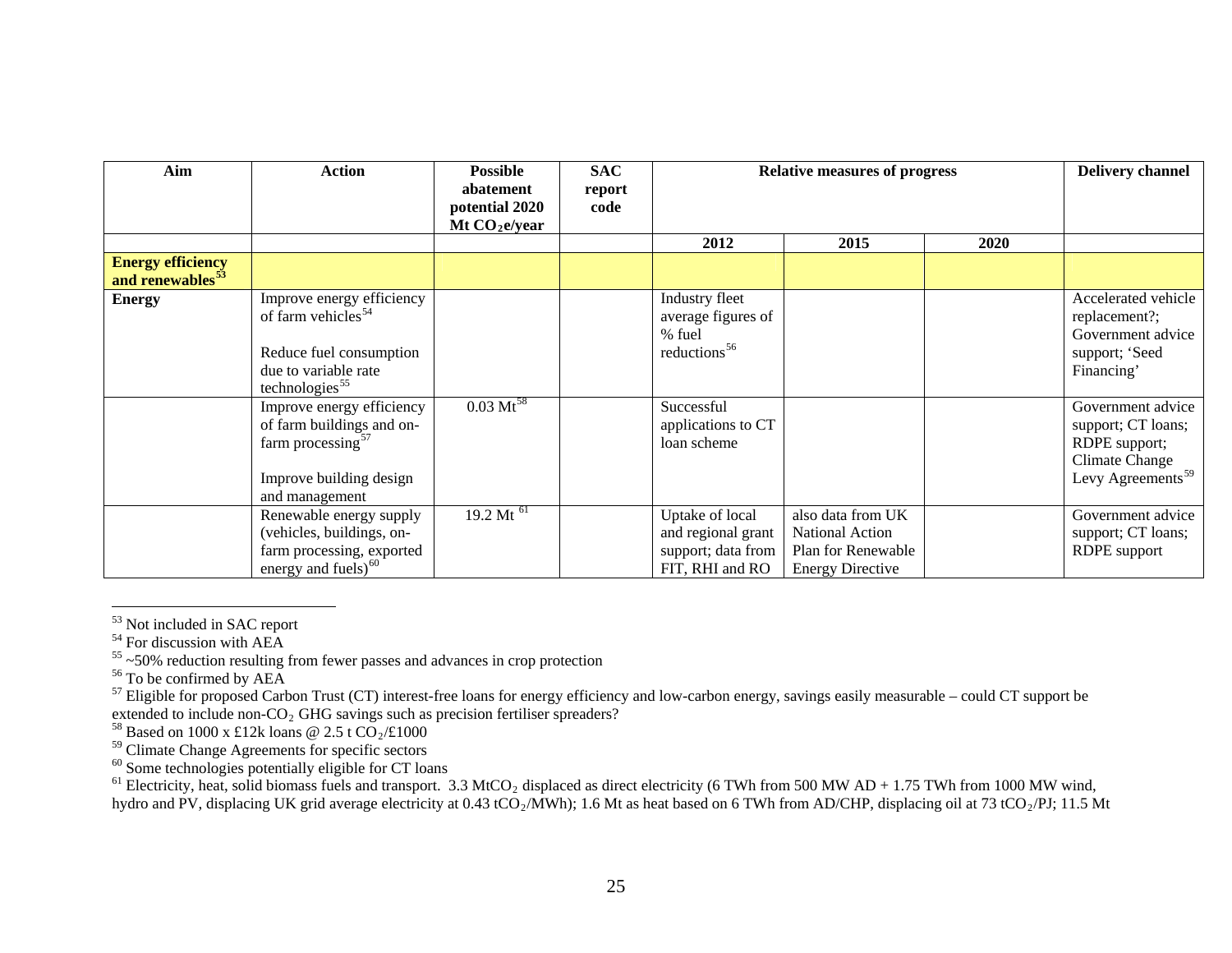as solid fuels (4 Mt straw + 3.5 Mt perennial energy crops, displacing coal at 93 tCO<sub>2</sub>/PJ; 2.75 Mt as transport fuels (5% of 110 MtCO<sub>2</sub> from transport, assuming 50% net GHG saving). FIT = Feed-in Tariff scheme, RHI = Renewable Heat incentive scheme, RO = Renewables Obligation for electricity generation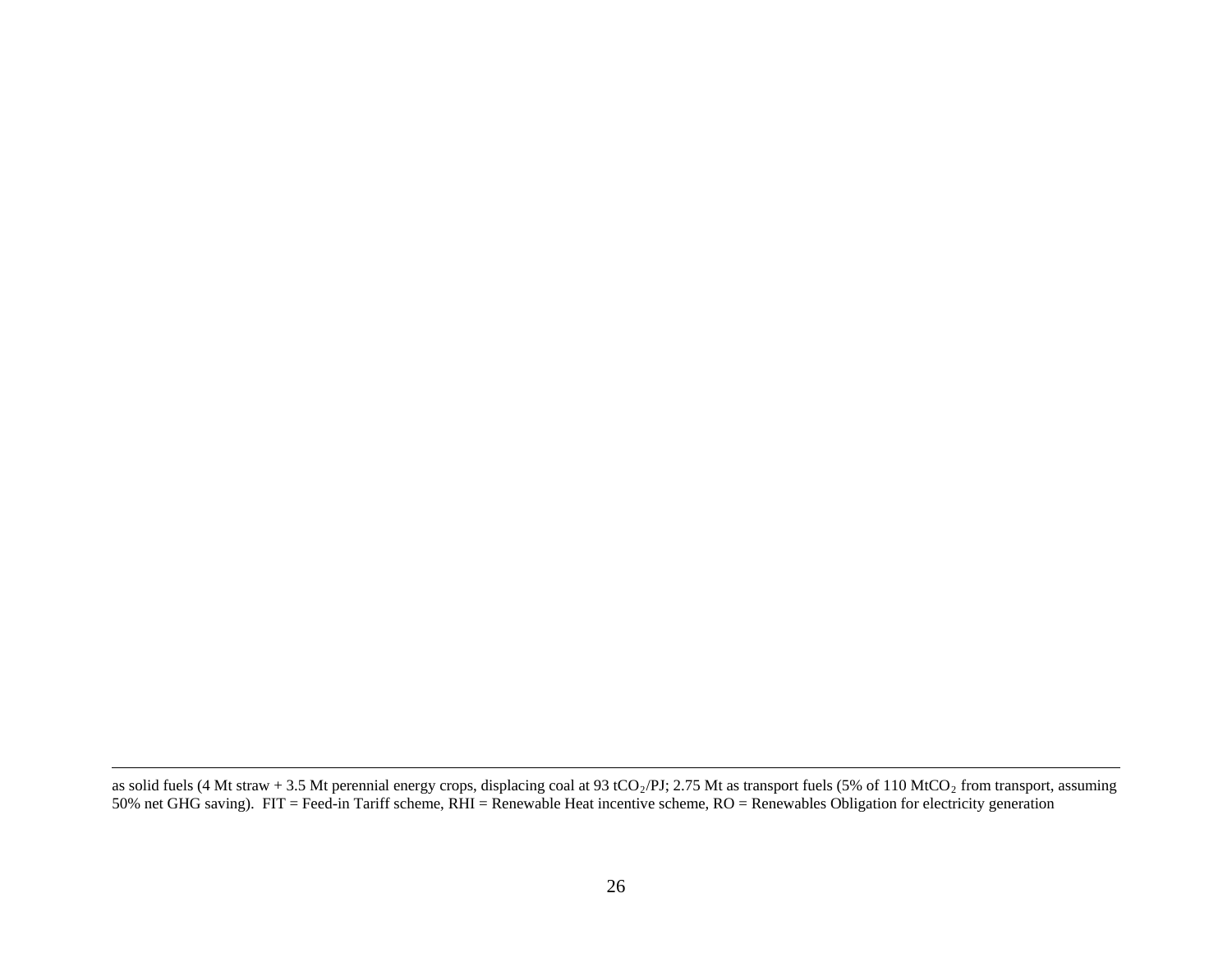| Aim                   | <b>Action</b>                                              | <b>Possible</b><br>abatement<br>potential 2020<br>Mt $CO2e/year$ | <b>SAC</b><br>report<br>code | <b>Relative measures of progress</b>                               |      |      | <b>Delivery channel</b>      |
|-----------------------|------------------------------------------------------------|------------------------------------------------------------------|------------------------------|--------------------------------------------------------------------|------|------|------------------------------|
|                       |                                                            |                                                                  |                              | 2012                                                               | 2015 | 2020 |                              |
| <b>Carbon storage</b> |                                                            |                                                                  |                              |                                                                    |      |      |                              |
|                       | New woodland planting $62$                                 | 1.25 Mt                                                          |                              |                                                                    |      |      |                              |
|                       | Peat (slowing<br>degradation)                              | $1.47 \text{ Mt}^{63}$                                           |                              |                                                                    |      |      |                              |
|                       | Management of hedges/<br>buffer strips <sup>64</sup>       |                                                                  |                              |                                                                    |      |      | Environmental<br>Stewardship |
|                       | Soil carbon enhancement<br>under perennial energy<br>crops | $0.31 \text{ Mt}^{65}$                                           |                              | Data from energy<br>crops scheme and<br>energy users <sup>66</sup> |      |      | NE                           |

<span id="page-26-0"></span> $62$  Forestry Commission England proposal of 10,000 ha/year for 40 years to 2050

<span id="page-26-1"></span><sup>63</sup> Byrne *et al*, <sup>2004</sup>

<span id="page-26-2"></span> $64$  Modest contribution expected. This is already in the baseline

<span id="page-26-3"></span> $^{65}$  Based on 350 kha in England alone @ 0.24 t C/ha/year net soil C storage. Assuming average soil carbon increase from 2.0% to 2.5% SOM to depth of 0.3m (1.5 kg/m2) over 25 years. Note that this is independent of the offset contribution from export of biomass fuel.

<span id="page-26-4"></span><sup>&</sup>lt;sup>66</sup> Presently poor uptake of establishment grants needs to be addressed. Likely modest impact on food production area. Data needed on permanence of C storage under long rotation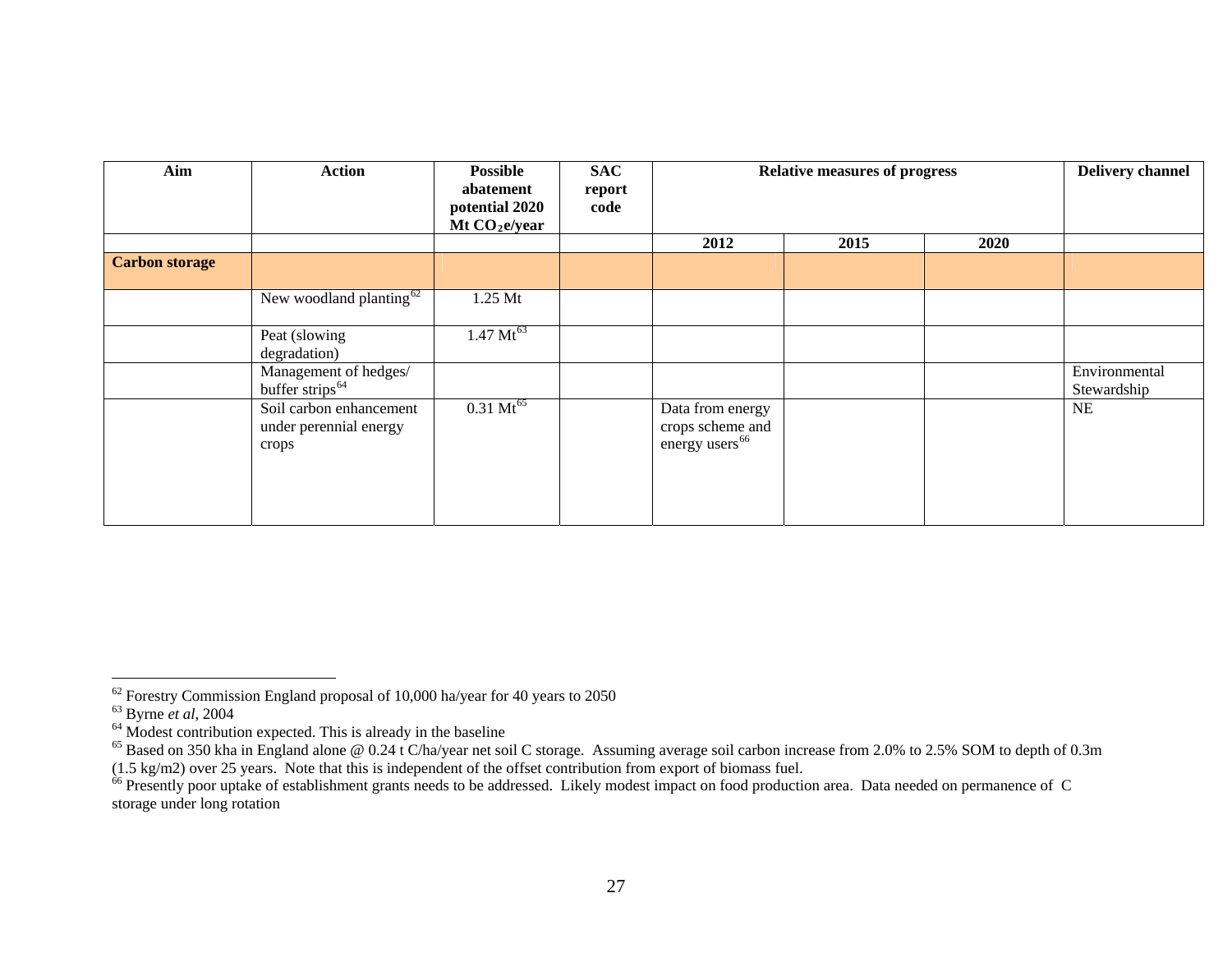| Aim                        | <b>Action</b>                   | <b>Possible</b> | <b>SAC</b> | <b>Relative measures of progress</b> |                     |             | <b>Delivery channel</b>   |
|----------------------------|---------------------------------|-----------------|------------|--------------------------------------|---------------------|-------------|---------------------------|
|                            |                                 | abatement       | report     |                                      |                     |             |                           |
|                            |                                 | potential 2020  | code       |                                      |                     |             |                           |
|                            |                                 | Mt CO2e/year    |            |                                      |                     |             |                           |
|                            |                                 |                 |            | 2012                                 | 2015                | <b>2020</b> |                           |
| <b>Communication</b>       |                                 |                 |            |                                      |                     |             |                           |
| and training               |                                 |                 |            |                                      |                     |             |                           |
|                            |                                 |                 |            |                                      |                     |             |                           |
| <b>Raising awareness</b>   | Coordinate                      |                 |            |                                      |                     |             | Farming Futures;          |
| of GHG emissions           | communications through          |                 |            |                                      |                     |             | Industry; Levy            |
| and related actions        | partnerships                    |                 |            |                                      |                     |             | bodies                    |
|                            |                                 |                 |            |                                      |                     |             |                           |
|                            | Support the development         |                 |            |                                      |                     |             |                           |
|                            | of carbon accounting at a       |                 |            |                                      |                     |             |                           |
|                            | farm/estate level <sup>67</sup> |                 |            |                                      |                     |             |                           |
| <b>Improve skills and</b>  | Content of training             |                 |            |                                      |                     |             | <b>BASIS</b> ; Industry   |
| proficiency of land-       | updated to include GHG          |                 |            |                                      |                     |             | CPD; LANTRA <sup>69</sup> |
| based sector <sup>68</sup> | mitigation                      |                 |            |                                      |                     |             |                           |
| <b>FACTS Qualified</b>     | FQAs to lose their status       |                 |            |                                      | Cut-off date for    |             | FACTS Scheme;             |
| <b>Advisers updated</b>    | without additional CPD          |                 |            |                                      | additional training |             | Peer pressure             |
|                            | Training in Nutrient            |                 |            |                                      | to be completed     |             |                           |
|                            | <b>Management Planning</b>      |                 |            |                                      |                     |             |                           |
| <b>Education of next</b>   | Integrate GHG mitigation        |                 |            |                                      |                     |             | Schools, colleges,        |
| generation of              | and adaptation into new         |                 |            |                                      |                     |             | universities,             |
| farmers and                | qualifications                  |                 |            |                                      |                     |             |                           |
| advisers                   |                                 |                 |            |                                      |                     |             |                           |

<span id="page-27-0"></span> $67$  For example, by using CALM, C-Plan

<span id="page-27-1"></span><sup>&</sup>lt;sup>68</sup> NPTC, farmers taking FACTS courses, FACTS Qualified Advisers required

<span id="page-27-2"></span><sup>&</sup>lt;sup>69</sup> New training initiatives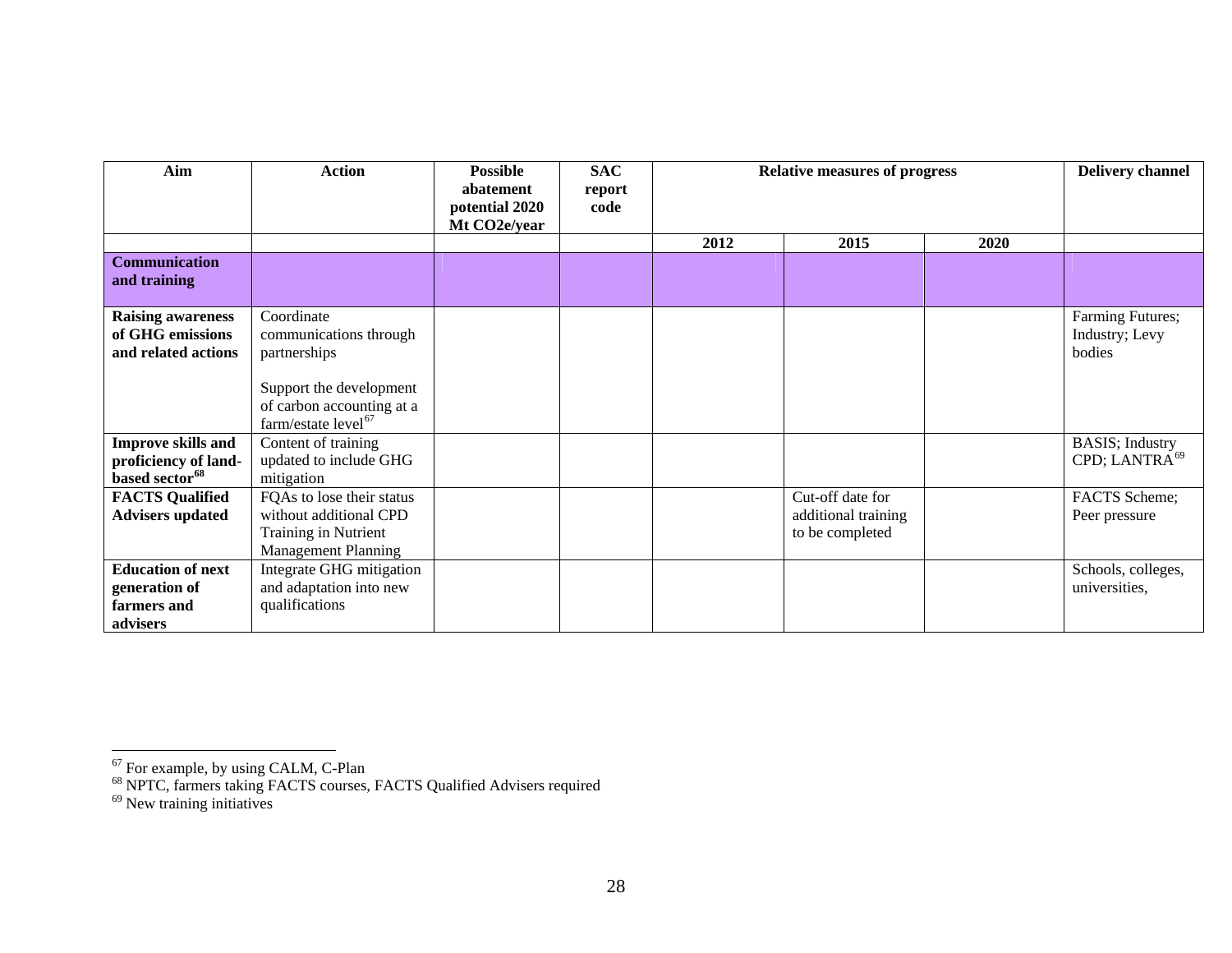# <span id="page-28-0"></span>**Appendix 1: UK GHG emissions breakdown**

|           | Emissions (Mt $CO2e$ ) <sup>70</sup> | % of UK agricultural<br>emissions |
|-----------|--------------------------------------|-----------------------------------|
| England   |                                      |                                   |
| Scotland  |                                      | 16                                |
| Wales     |                                      |                                   |
| N.Ireland |                                      |                                   |

#### **Wales, England, Scotland and Northern Ireland emissions breakdown (2007)**

# <span id="page-28-1"></span>**Appendix 2: Examples of DEFRA datasets relevant to GHG Action Plan reporting**

**Farm Practices survey** <https://statistics.defra.gov.uk/esg/publications/fps/default.asp> Results are given according to farm size (small, medium, large), by region and by farm type. Information available:

- Soils advice mostly cross compliance
- $\bullet$  Precision farming use of
- Nutrient management % with nutrient management plan, method of creating plan, source of recommendation, seeking professional advice, source of advice, frequency of updating, seeing financial benefits, nutrient testing of soil, nutrient testing of manures  $+$ assessing nutrient content, manure management plan
- Financial risk management includes question on numbers willing to increase collaboration if it reduced their carbon footprint
- IFM water management plan, LEAF, farm energy efficiency policy, record of GHGs, ES
- Recycling
- Farm health monitoring animal performance and health, farm health plan
- Also Uncropped land; Farm assurance; Responsibility and Cost sharing

**British Survey of fertiliser practice** <https://statistics.defra.gov.uk/esg/bsfp/2008.pdf>

Information available includes:

Fertiliser use by crop and for grass by cutting and grazing management

- Timing of application
- Product type by crop group and month of application
- Average practice on livestock farms
- Manures

- o % farms using each type of manure
- o Application method
- o % incorporation by timing and manure type

<span id="page-28-2"></span> $70$  Million tonnes  $CO<sub>2</sub>$  equivalent